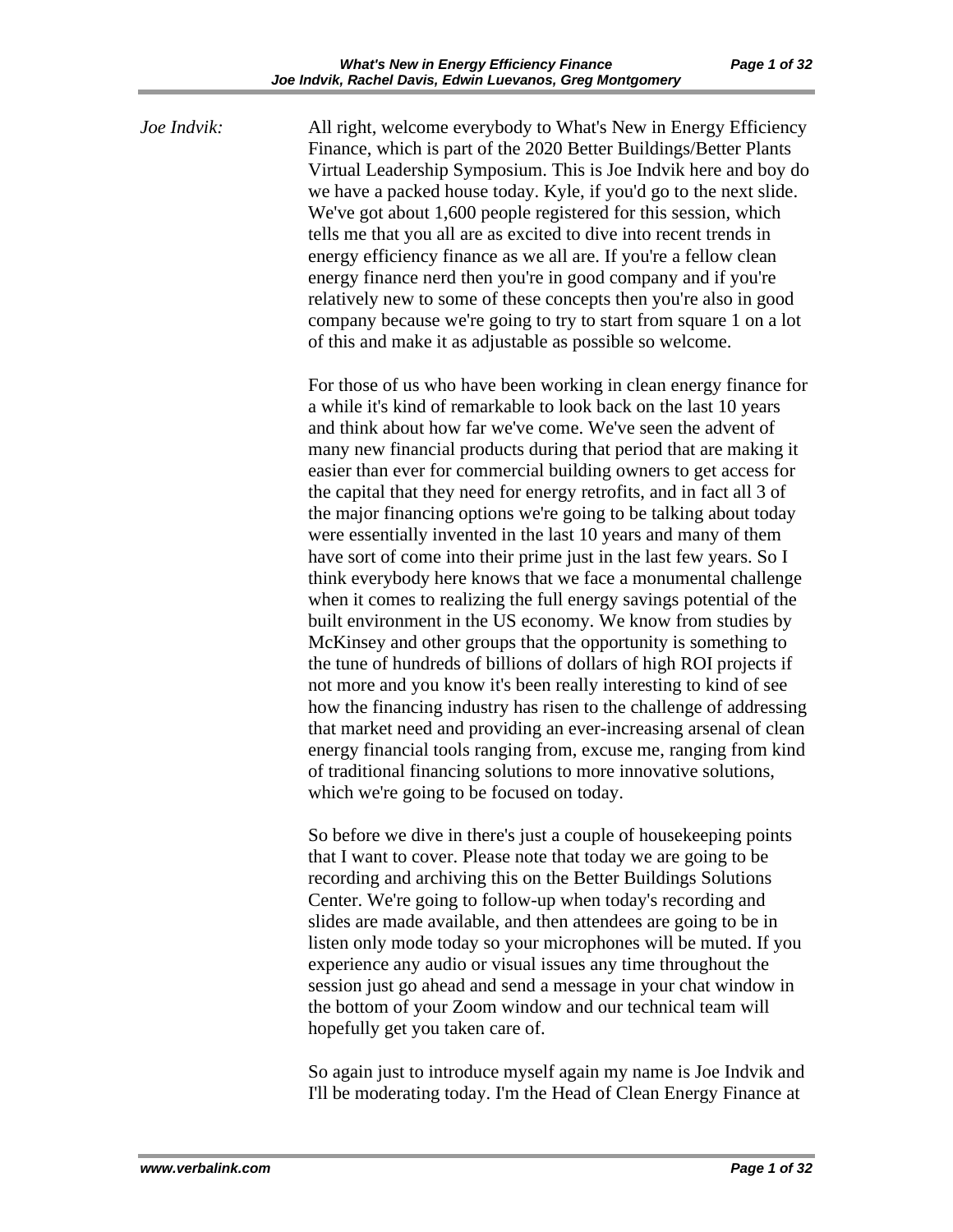RE Tech Advisors and along with Kyle Saltsman who is running the slides today. We lead the Better Buildings Financing Sector and the Financial Allies Network and I'm really excited, I think both of us are, to see so many folks joining to learn about recent trends in clean energy finance. Thank you all for making the time to hear from our speakers today.

So if you go to the next slide we've got a pretty action-packed agenda for you today. I'm going to briefly introduce the state of energy finance industry in 2020 and the current landscape of energy financing options. Then I'm going to hand it over to our speakers who are going to talk through 3 of the most rapidlygrowing financing solutions that are sort of making waves in the commercial building sector and those are Commercial PACE, efficiency as-a-service, and green bonds, and then we're going to have a lot of time, probably about 30 minutes for Q&A at the end of the session.

If you go to the next slide the main takeaway I want you to have here is a practical understanding of innovative financing tools that you can bring back to your organizations to get more energy retrofits done. We're going to talk a little bit about the research and a little bit about the principles here, but ultimately we want this to be actionable and practical for you in getting projects across the finish line.

If you go the next slide we're really excited to announce that we're using Slido, an interactive platform for Q&A and polling so please right now either in a web browser or on your mobile phone if you haven't done this already for the other presentations, go to Slido.com and then you'll be prompted to enter an event code. The code is #BBSummit and when you enter that event code you're going to see a drop-down for different sessions. You want to select this session so that's "What's New in Energy Efficiency Finance," and if you want to ask our panelists questions at any point throughout this presentation please go ahead and submit them through Slido. We'll be answering them at the end but you can ask them anytime. I'm going to give everybody a couple of minutes to get Slido up and running. Again, go to www.Slido.com, enter the code #BBSummit, and then select "What's New in Energy Efficiency Finance." And to get started we're going to do a quick poll on what sector you're joining us from so it looks like folks are already filling this out. If you'd please go ahead and fill it out now, what sector are you joining us from?

Okay, we've still got a bunch rolling in here. It looks like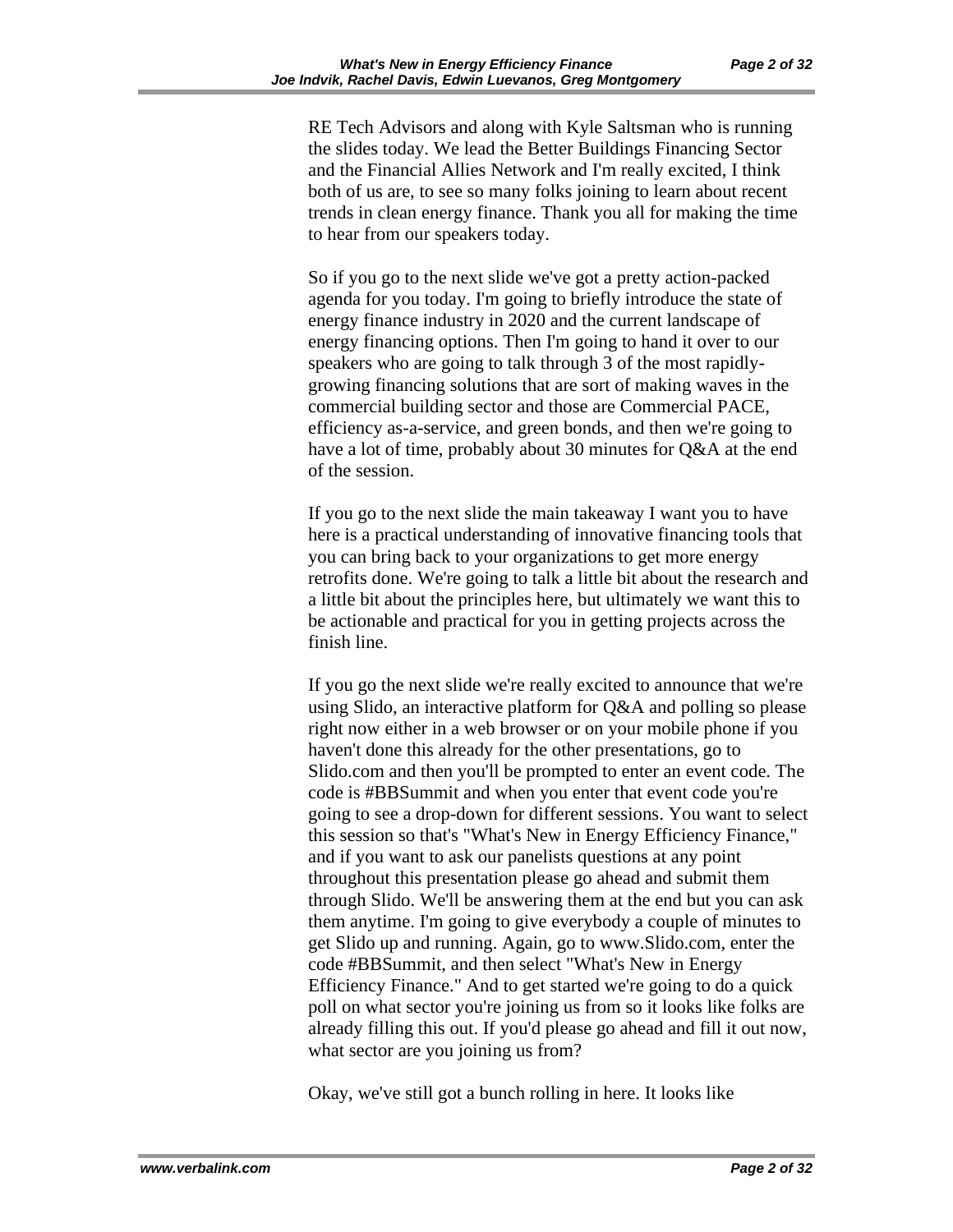contractors and service providers are pretty high on the list, we've got a bunch of others, a fair number of local governments, state governments, folks from the financial services industry. Kyle would you scroll down a little bit and see what some of the others are saying? We've got a happy few from the data center crowd, higher education, commercial buildings, a little bit from K12 schools, non-profits, so pretty much all the major sectors in Better Buildings covered. It's great to have you all with us today. Some of the other categories we're seeing, healthcare, technology, federal government folks, energy services companies, et cetera, so it's great. It's good to have you all with us today.

If you want to go back to the next slide…there we go. So we'll hope that you all can join us on social media as well around having a conversation around the 2020 Summit. You can do that on both Twitter and LinkedIn at the links and handles that you see here and remember again if you're having any issues technically speaking with the webinar please message our tech support team by just using the chat function in your Zoom panel and we'll get you taken care of.

All right, if you want to get smart on trends in energy finance you are definitely in the right room. We've got a fantastic panel of folks who have quite frankly been in the trenches driving a lot of the energy finance innovation that I was talking about over the last few years and I'm really excited to have all 3 of them here. So we've got Rachel Davis who leads Business Development and Originations for Petros PACE Finance. Petros provides financing to midsize and large PACE projects ranging from \$500,000 to over \$200 million each and has closed transactions in 12 states. We've got Edwin Luevanos who is the CEO and Co-Founder of Citizen Energy, an efficiency as-a-service company headquartered here in Washington D.C., and they actually joined The Better Buildings Challenge as a financial ally just this last year so welcome to Edwin and his team. And then we have Greg Montgomery who's the Managing Director at CleanSource Capital who has experience designing and administering green bond programs for literally as long as green bonds have been around since 2014.

Before we dive into the weeds on any 1 financing solution I want to just take a minute and review the basics of energy project finance with you for those of you in particular who are starting from square 1. So typically, if you want to advance the slide Kyle, when we're looking at doing an energy retrofit in a commercial building you'll typically have a financing provider, a bank, a lender, et cetera, and a customer, could be the owner or the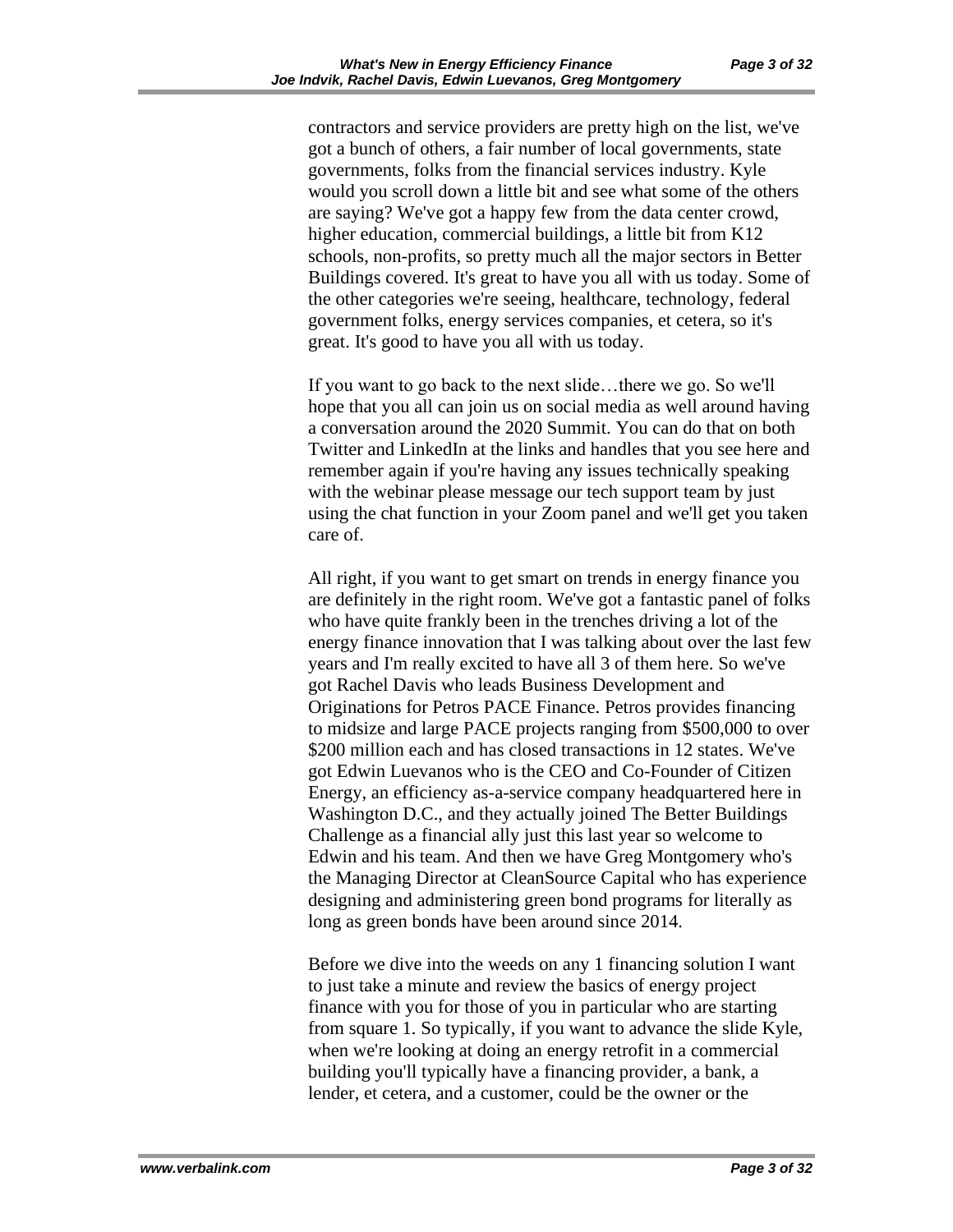operator or the occupant depending on how it's structured, the financing provider puts up the capital to fund the project, and the customer repays the financing provider over time. That financing provider is typically raising its capital from a set of investors and/or potentially putting up some capital itself, and then if you advance the slide once more, the customer is of course working with the contractor to execute the installation, which could either be done through the financing provider or working directly with the contractor. So that's basically it, right? Pretty much all of the financing structures we're going to be talking about follow that basic model so don't lose the forest for the trees if you're new to some of this stuff. We're going to be throwing around a lot of terminology, a lot of different repayment mechanisms and structured finance approaches, but ultimately this is at the core of everything that we're talking about today.

So if you go to the next slide 1 other thing that folks kind of often struggle to get their heads around is what are all the financing options that are out there and how do they compare to each other and I think this is a really helpful way to kind of cut through the fog and make sense of that. So this diagram here is how we at the Department of Energy think about the landscape of energy financing solutions. You've got within energy efficiency and renewable energy finance, you've got traditional financing, things like leases and loans that are used for many other purposes in the economy of course but can also be deployed to do energy projects, and then you have specialized financing vehicles so these are solutions specifically designed for efficiency and renewables, things like on-bill financing where the customer repays on their utility bill, property-assessed clean energy where the customer repays on their property tax bill, and various flavors of energy services including efficiency as-a-service, which is an off-balance sheet, performance-based solution for efficiency projects, energy savings performance contracts, which are typically larger scale, engagements where an energy services company will come in and do a service of retrofits in a group of buildings, and power purchase agreements, which are an off-balance sheet solution for third party ownership of renewable energy generation on-site.

So if you'd advance the slide the 3 financing options we're going to be talking about in more detail today are these 3: Commercial PACE, which Rachel's going to talk about, efficiency as-a-service, which Edwin is going to talk about, and then we put green bonds in the internal funding category because it's often used as a way to capitalize a company at a corporate level to then use for sustainability purposes but you could just as easily put it under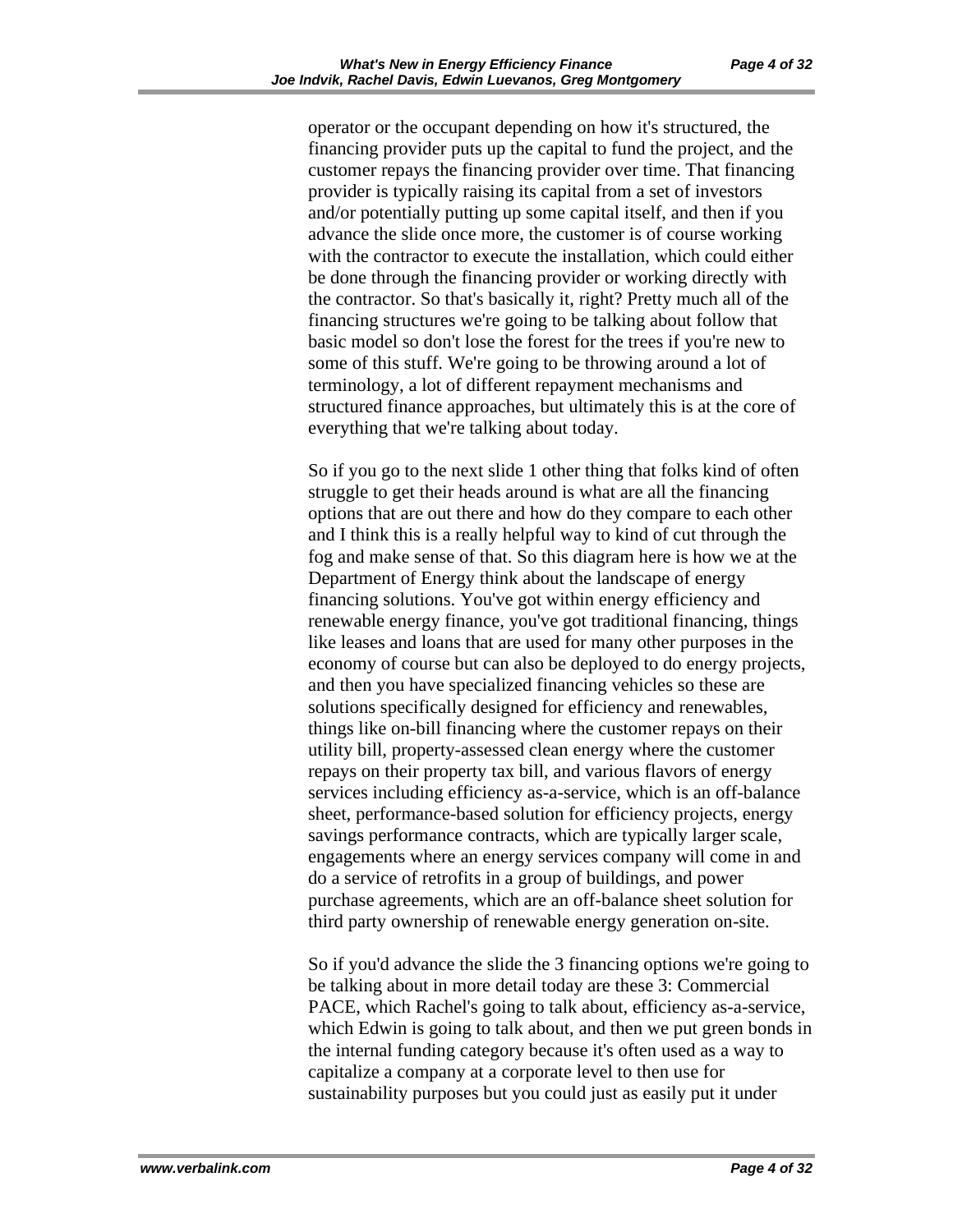loans because it really is a form of borrowing money from investors as well. So those are the 3 we're focusing on. Why are we focusing on those 3? If you go to the next slide I think it will become pretty evident upon looking at these 3 graphs. So all 3 of these financing options have experienced frankly meteoric growth in volume and deals done over the last few years.

The first one here, this is from PACE Nation, and Rachel's going to talk more about this in her presentation, we've seen a pretty significant – what is that – a quadrupling of activity just in the last few years on Commercial PACE and the projections are that it will continue to increase going forward and that goes for residential PACE as well. Going to the next one, this is a study done by Navigant Research that was kind of discussed and presented by Greentech Capital Providers, which shows the anticipated size of the energy as-a-service market. Now that's not efficiency as-aservice, that's kind of a superset of efficiency as-a-service that includes some other stuff too, but the takeaway here, this is actually billions of dollars per year on the Y axis is that energy asa-service could become a \$200 billion-a-year-plus industry by 2026 according to Navigant.

And going to the final graph, this is green bond deployment or green bond issuances I should say since 2014 again starting from basically not existing in 2013 to over \$250 billion in global issuances of green bonds in 2019 so significant growth in all 3 of these areas. These 3 products are increasingly becoming sort of household names if you will in the commercial building industry and I think there's many aspects of them that even if you've heard about them before will potentially surprise you, which we're going to talk about today.

All right, moving onto the next slide, before we get into the individual financial products I want to touch on another topic that is a pretty big emerging trend and that is the financial implications of climate and resilience risk on commercial buildings. There's been a pretty substantial spike in climate and weather-related disasters over the last few years with building owners kind of understandably scrambling to understand how to get a handle on resilience and particularly how it's going to impact the energy and financial performance of their properties and for that reason in 2019 the Department of Energy convened the Financial and Resilience Initiative bringing together experts from commercial real estate, insurance, and finance industries to kind of demystify some of these concepts and produce a series of resources to help building owners get a handle on resilience planning. And the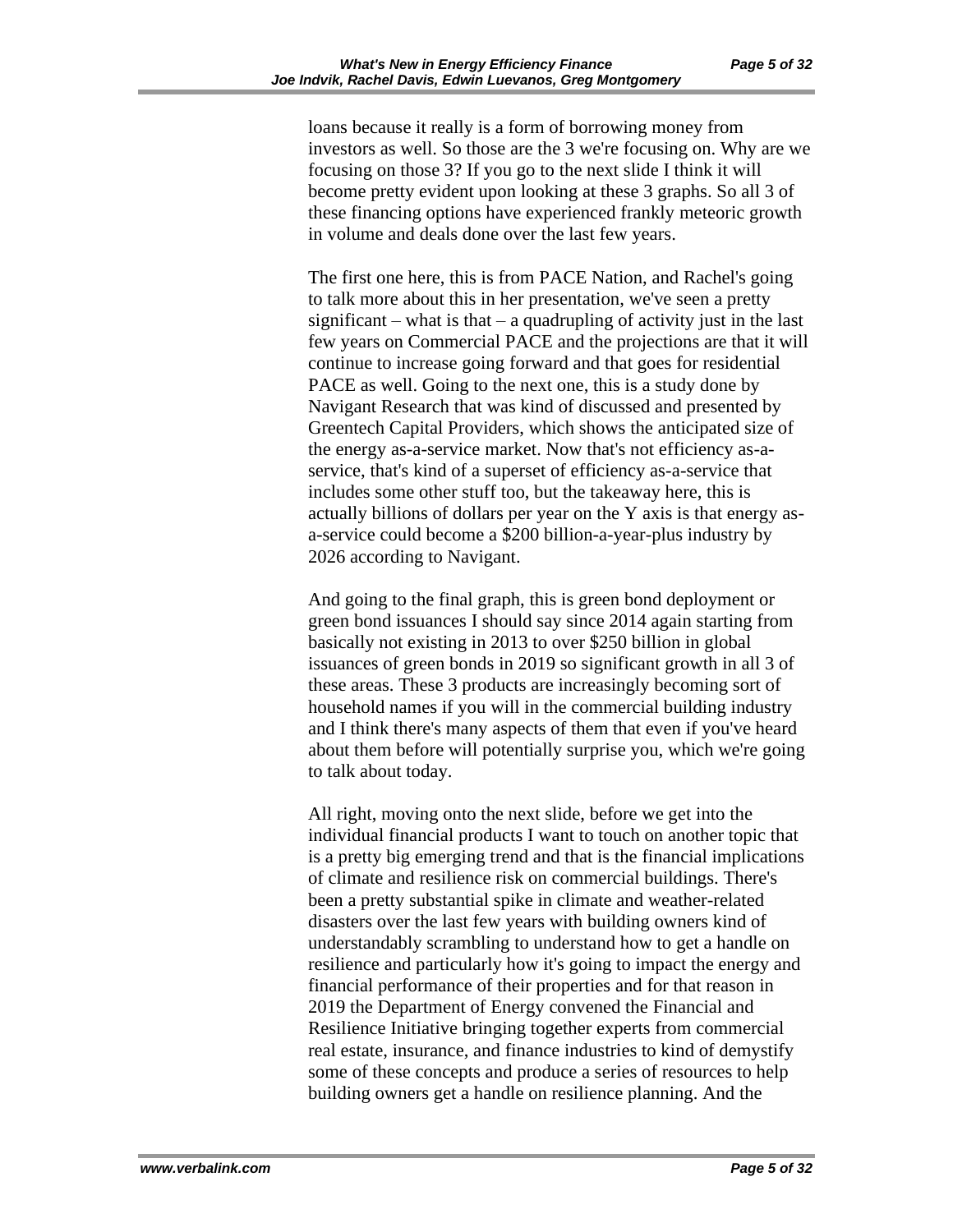whole effort was structured around this Resilience Roadmap, which we came up with with the roundtable participants, which is a set of 6 steps that any building owner can follow in order to develop a resilience management plan.

And then we worked with the roundtable to create a series of fact sheets and resources about each of those steps. So the reason I mention this is that all the financing options we're going to talk about today are actively being used by commercial building owners to address these resilience risks. That's really step 4 as you can see there, Finance and Implement Improvements, and we're going to hear a lot more from our speakers about that. But we're not just talking about energy savings potential here; we're also talking about the ability of these financial products to unlock resilience in commercial properties as well and other properties.

If we go to the next slide I'm excited to say that the Resilience Roadmap is now live and on the Solutions Center so you can get to it through that link at the bottom of the screen there or just go on the Solutions Center and search for Resilience Roadmap and again it's a series of resources organized around these steps. And if you go to the next slide, since we have a lot of building owners on the line I know many of whom are concerned about resilience, I wanted to share 1 interesting takeaway from our work with the roundtable that I thought you all might find fascinating and that is as a lot of you know 1 challenge that a lot of organizations face is communicating the financial benefits of resilience to CFOs and other financial decision-makers who are used to thinking in terms of steady cash flows rather than sort of episodic risks like climate change or earthquakes.

And so in response to that and I think for the first time ever we worked with the roundtable to sort of map potential climate, weather, and resilience risks to the typical financial statements of a commercial building. And I won't go through this in detail, we go into much more detail in the Resilience Roadmap, but I think the first takeaway here is that most of these line items are being or will be impacted in terms of for example under balance sheet, property plan, and equipment building owners are likely to see a decrease in valuation for vulnerable or inefficient properties, possibly limitations to liquidity as they can't buy and sell properties that are in areas prone to climate or other weather-related risks. Going down to the income statement we are in fact already seeing a decrease in asset marketability to tenants for properties that are considered not resilient, an increase in property downtime potentially, and kind of the mother of all risks, abandonment risk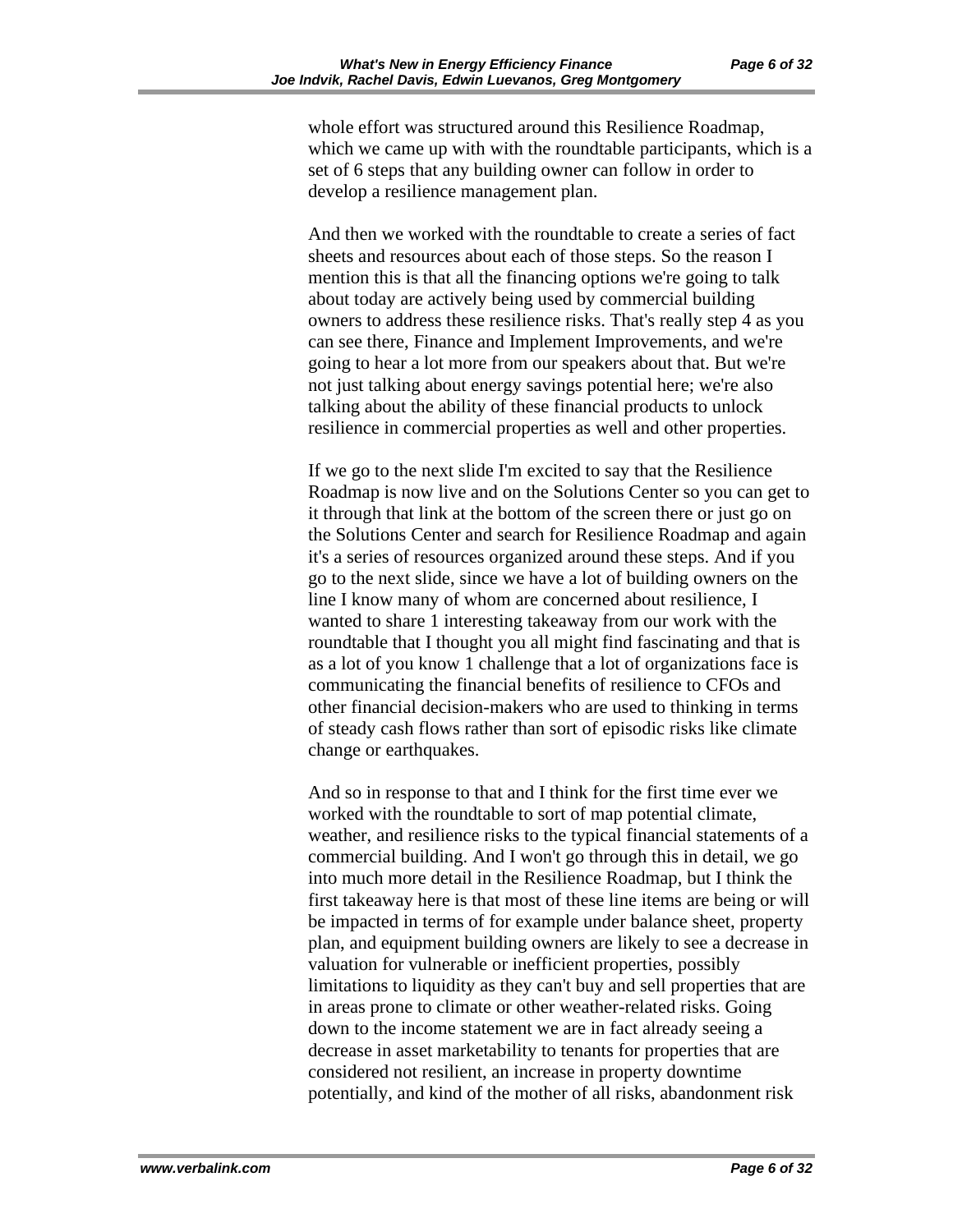in which it's impossible to fill a property with paying tenants, all things that could happen in an intensified climate and weather disaster scenario.

And then there's also another category of risk often called transition risks that aren't so much about the direct impacts of climate change or resilience on a building but instead other costs that are incurred by that building as part of a broader transition to resilience to things like tax increases to pay for seawalls or disaster recovery bills, even increases in codes, building codes, which could increase the compliance cost just to build new buildings in markets that are likely to be most impacted. So I think the takeaway here is that even if your building never experiences a direct impact from climate change or a seismic event or other resilience risks your preparedness for those risks can still very much impact the financial performance of the building and that was 1 of the key takeaways that our  $-1$  of the conclusions that our roundtable came to.

I mention that again because the 3 folks on the line here and a lot of the financial products we're going to be talking about today are actively being used by these building owners to kind of get out ahead of this risk as a resilience planning and risk mitigation tool. If you go to the next slide I do want to mention if you've been in Better Buildings for a while or come to other events in the past you'll have heard about this a bunch of times but I want to keep reminding you that we have this great tool called The Better Buildings Financing Navigator, which includes all of the financing options we're talking about today plus a bunch of other ones.

It's a free and publicly available online tool that we developed to help building owners find financing solutions for energy projects basically. You can explore the different financing solutions, you can answer a few questions about your project and about your preferences and get matched to a financing solution that might be a good fit, and then of course you can connect directly with the Better Buildings financial allies who can actually finance your project in the event that you want to. So I highlight recommend you check that out at the link, if you actually just go back real quick Kyle, at the link below. You can also just Google Better Buildings Financing Navigator and that will get you there as well.

And finally going to the final slide here, before I hand it over to Rachel I just want to mention that our network of financial allies are the ones who made all of this work possible. So if you're not familiar the allies are a group of 50 financing companies ranging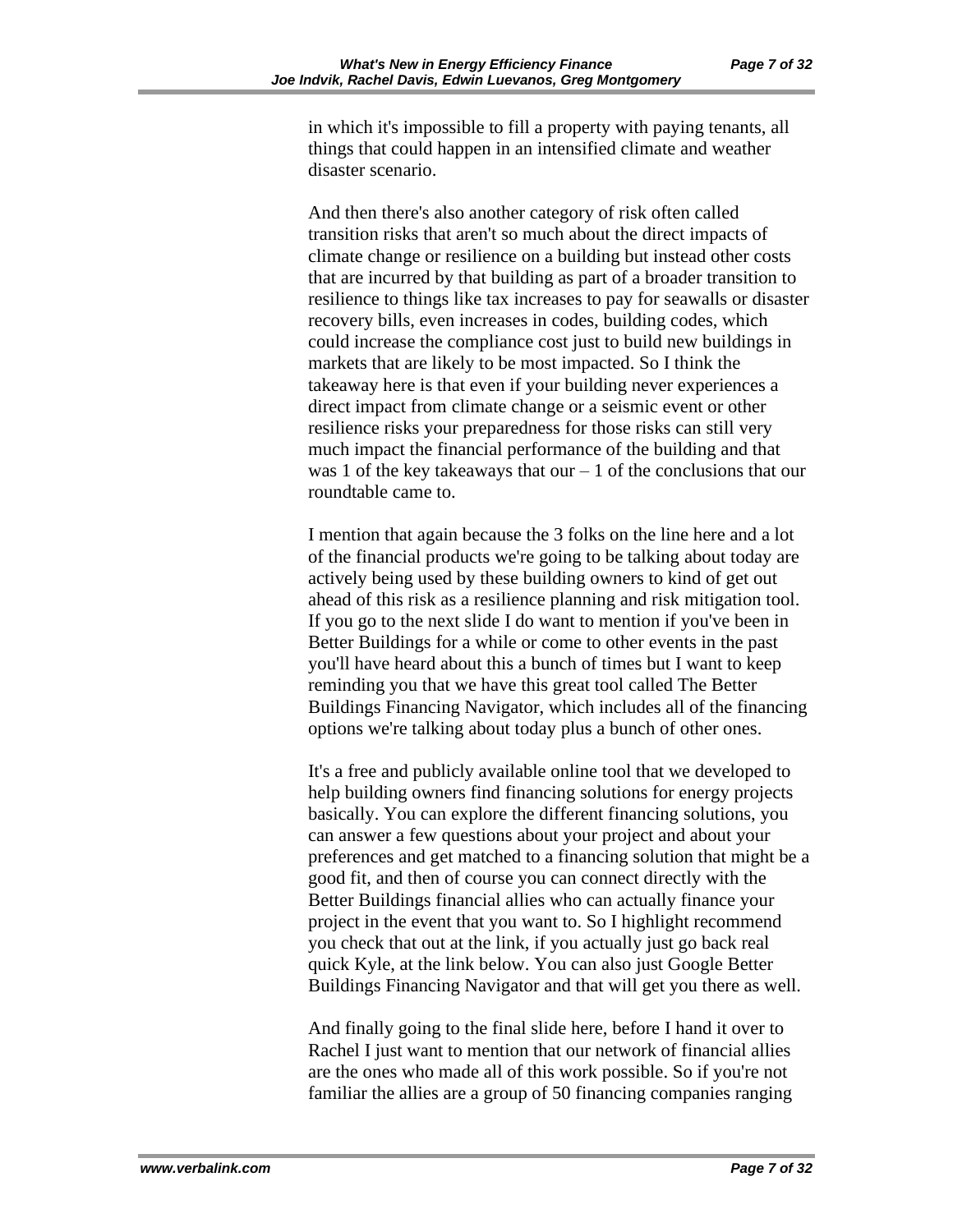from the big guys like Bank of America and Citi to medium-sized specialty financiers all the way down to start-ups with hyperspecialized products, all of whom are committed to deploying capital into clean energy projects in commercial buildings and they're really onboard to help all of you, all the other partners in Better Buildings and other folks get more projects done. So if you ever have a question about clean energy finance or you have a project that needs financing you can always feel free to reach out to me and I'm happy to introduce you to any of these folks. My contact information is going to be at the end and you can also find all of these provides directly through the Financing Navigator as well if you just go to the "Connect with Providers" section. And I'm happy to say that all 3 of our speakers today are members of 3 of these financial allies so welcome to everybody. And with that I'm going to turn it over to Rachel who's going to do a deep dive into some of the recent trends in Commercial PACE financing and how it's being used for things that you might not expect, things like new construction, seismic projects, and resilience projects as well. So Rachel, please take it away. *Rachel Davis:* All right, thanks Joe. I'm happy to be here today and I'm glad we have a really great, diverse group of folks that are interested in learning more about different types of financing that's available so ready to dive in and give you guys an overview of what's going on in Commercial PACE. So if you want to go to the next slide here. So as Joe mentioned I work with Petros PACE Finance. We are a national Commercial PACE lender, pretty much 99-percent focused on Commercial PACE alone so we transact all across the country where PACE is available, project sizes from \$500,000 to \$200 million-plus if you can believe that there is demand out there for Commercial PACE for projects of that size and we have committed capital with our investor partners in order to deploy into these projects so there is no shortage of demand for folks that want to invest in these great renewable and efficient projects. And so 1 of the things that we've also done too is really taken a leadership role in building out the C-PACE network and making sure that we can broaden as much as we can the availability of the programs and we'll talk about that a little bit later on in the presentation here. Next slide please. So I won't go into this in too much depth, I think most of the people on the call have probably heard the basics of PACE, but I didn't want to be remiss for those where this may be a new concept. But Commercial PACE stands for Commercial Property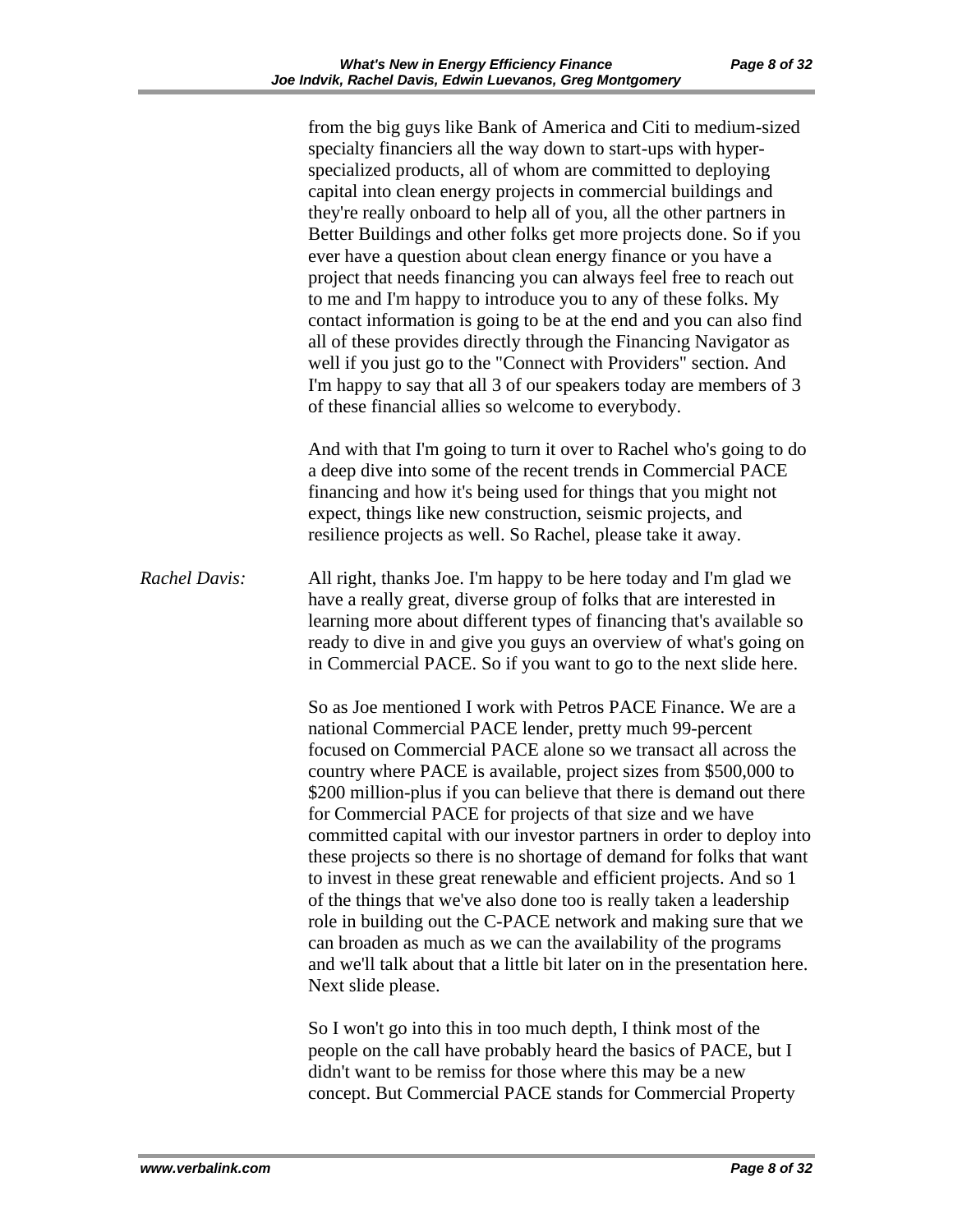Assessed Clean Energy. It is a relatively new but an extremely quickly growing alternative financing mechanism that is meant to carve out the energy efficiency, water efficiency, renewable energy, and resiliency aspects of projects that folks may be doing whether it is a retrofit, new construction as Joe mentioned, or if you're doing a gut rehab project, all of those would likely have measures that would qualify for PACE and really what makes it different is that it's designed to be 100-percent financing and it's low-cost, long-term, meant to line up with the financing or the amortization period will line up with the life of the equipment that it's financing. And then it's also repaid as a tax assessment, which is another part that makes it different from those traditional forms of financing as a voluntary special assessment on property tax bills. Next slide please.

And just we'll go into this a little bit more in detail when we start talking about some of the case studies, but really wanted to highlight some of the benefits. Again it's low-cost, it's long-term with terms up to between 20 and 30 years depending on where the market and what the measures are that are being financed, and it is also fixed rate financing so ideally what we're going to do is give you all of the case up front so that you don't have to come out of pocket for anything so all of the closing costs, capitalized interest, if there's going to be a construction period, all of that is designed to be financed into it so that there's nothing required out of pocket. Ultimately it can decrease your utility bills and lower your overall maintenance costs. It allows you to put in those efficiency and renewable measures that your building tenants may desire even as an owner-occupied facility. If you just have deferred maintenance maybe that needs to be done this is a great alternative to consider when you're looking at your financing options. Go ahead and push to the next slide. Thank you.

And so here I just really wanted to show you for Commercial PACE financing it can go across all asset types. We've worked with industrial, office, retail, multi-family. I would say right now just in terms of trends that we're seeing in the market and where a lot of Commercial PACE funds are being deployed it is into the hospitality sector, it is in multi-family, mixed use retail, and we're starting to see quite a bit too in your senior living and student housing sectors as well. But really any type of facility that is not residential or that is not government-owned would qualify and potentially be a good candidate for Commercial PACE financing.

And then here's another aspect, we won't go into this in detail, but I wanted to give everyone an idea of what types of measures can be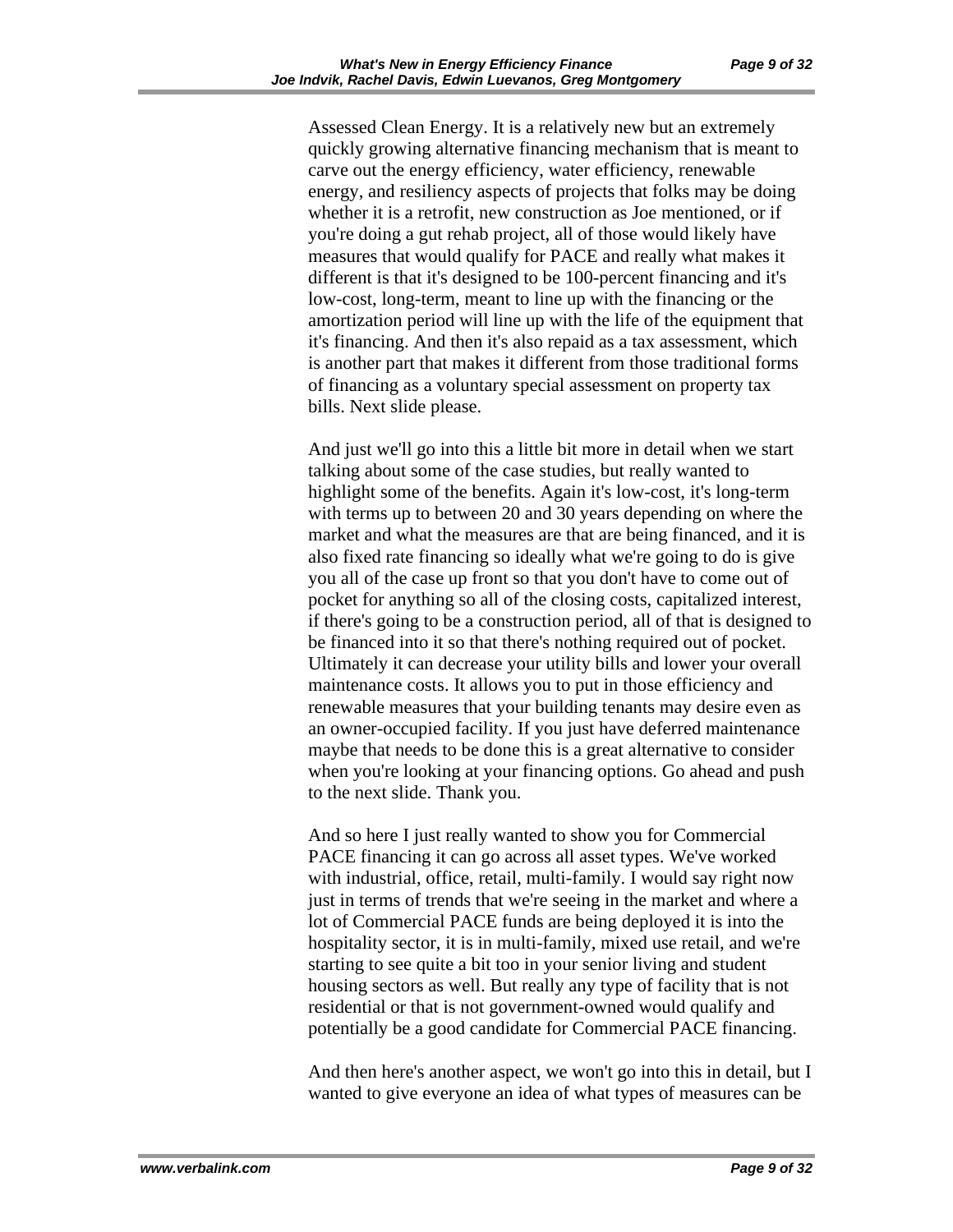funded. So when you're looking at a building retrofit anything that is energy efficient or water efficient in most states where PACE is available would qualify. There's typically not a hard and fast list of measures that actually qualify. What they're going to say is, "Does putting in this new HVAC system, does it reduce your energy consumption?" and if so then it's likely going to qualify, same thing on the water side, and then certain states like California and Florida and Oregon and a couple of others as well have carved out and made special allowances for resiliency measures like seismic, wind hardening, and micro-grids to be funded via Commercial PACE, which is great because as you guys I'm sure are fully aware seismic measures can be extremely expensive and don't have very much if any payback. It's there to give you the resiliency measures that you need so it's great that folks now have the option to finance it with PACE and we're seeing a lot of folks take that opportunity. And then same with renewable energy, I think most people probably when they think about Commercial PACE for the first time that's maybe more of what they associate the financing with is that it's a way to finance solar projects and that's true and we can do that, but it's certainly more broad than that.

So keep in mind that all of these measures can be done for the most part in a retroactive basis as well as certain states where they do allow it to be done if you're taking a building back down to the studs and building back up those efficiency measures that are being put in whether it's over code or it's again just more efficient than what was there previously could qualify and then same thing for new construction. So when you're looking at the building envelope or mechanical, electrical, plumbing systems that are going to go into the design of new buildings those – the measures that we're looking at here could be carved out and funded via PACE as opposed to more expensive mezzanine financing or prep equity or something of that sort so it's a really great way to help facilitate additional implementation of these measures in the build environment.

And here I just wanted to give you guys an idea of where PACE is available and this map is probably even changed since we put it together and sent it to you guys because I think Washington state should now be lit up; they have a PACE statute. So we're now at 37 states plus D.C. that have an active PACE statute authorizing the use of Commercial PACE. Typically from there it has to be opted in at the local level but these states that are all blue or some shade of blue have the ability to utilize PACE so it's pretty well available in your major metropolitan areas.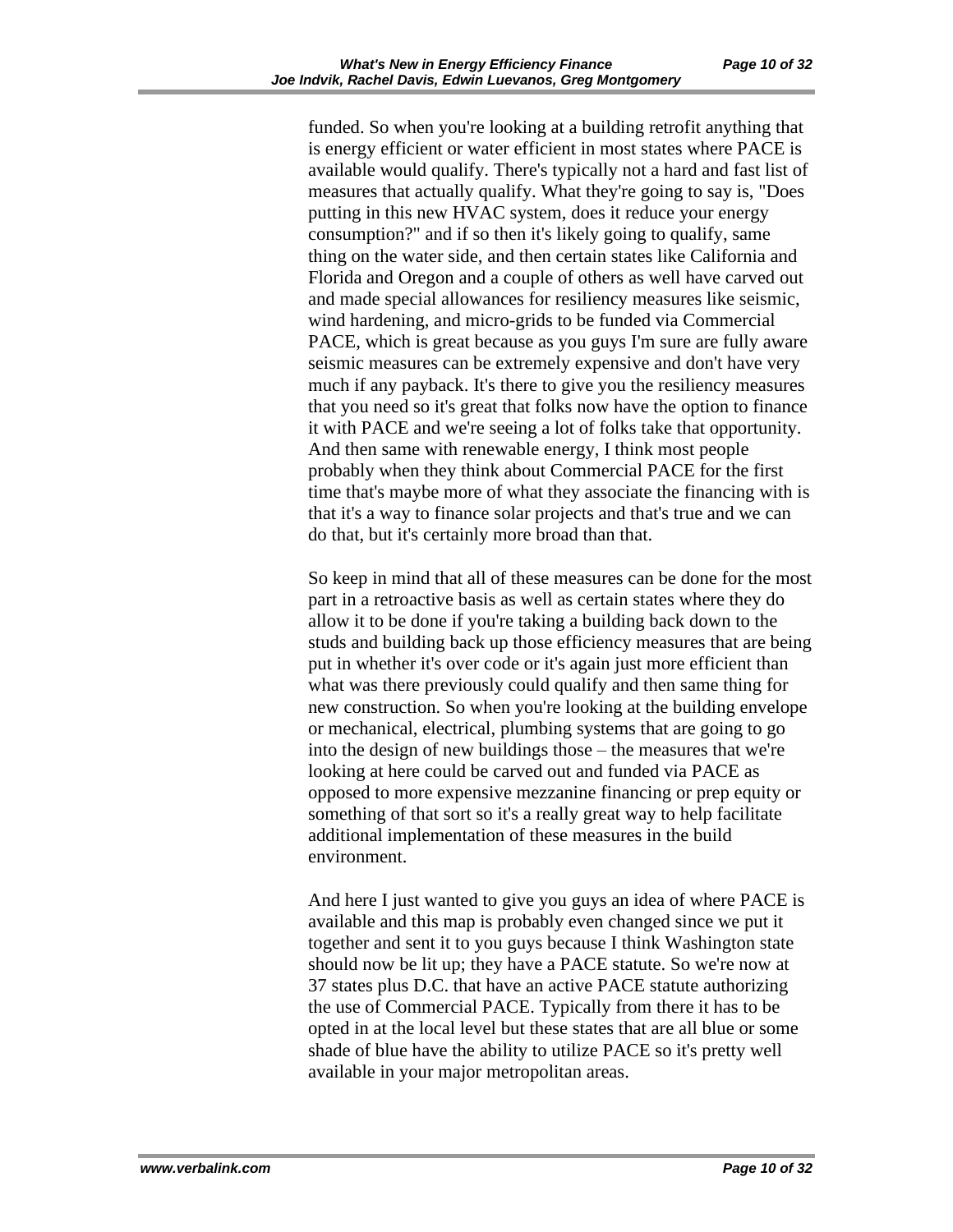All right, so here's the meat of what we really wanted to get into to show you guys. When we looked at this project this was an office building that was funded here in Houston. This is what most people think about when they think of C-PACE. It's the building had aging mechanical equipment that they needed to replace and so they used Commercial PACE so that they didn't have to come out of pocket to finance that so they used a little over \$1 million to replace their chiller and some efficient lighting and the associated BFDs and air handling units and building controls and monitoring systems. So that is your kind of textbook I think PACE project when folks think about that. And so this is a really great example of how they were able to improve their building for their tenants. Next slide. Thank you.

And so when we talk about what is emerging in PACE Joe I think you hit the nail right on the head, right? New construction is where we're starting to see quite a bit of activity and we expect to see it continue that way. This client was out of Ohio and they were building a senior living facility so they decided to use about \$8 million worth of Commercial PACE to fund their more efficient building envelope, HVAC system, and lighting that they were going to include in the construction. And so really what they were able to do here is 1, get the financing that they needed, right, and make sure that they were putting together the most efficient capital stack as they could. So by pulling in PACE they were able to displace whether it was higher cost equity or mez financing and that significantly improved their weighted average cost to capital on the project. And so keep in mind too with PACE because it is tied to the property generally after construction it's non-recourse financing, which for developers and building owners that's obviously something that they're very interested in hearing about as well. And then for this instance too it's also a great way for the local governments and municipalities to allow development to continue without any – it's no money out of pocket for these local governments so they're not having to do an abatement or anything of that sort to help the developers move these projects forward; this is all private capital that's being invested into these projects. Next slide please.

And here's another one that's also a growing trend and I suspect we're going to see quite a bit more of this, but earlier or late last year we worked with a client out of California to secure about \$11 million worth of PACE financing. They were doing a gut rehab of a property into a boutique hotel and so a good portion of what they were doing was a seismic retrofit and so it just worked really nicely that they could use PACE to come in and fund that and you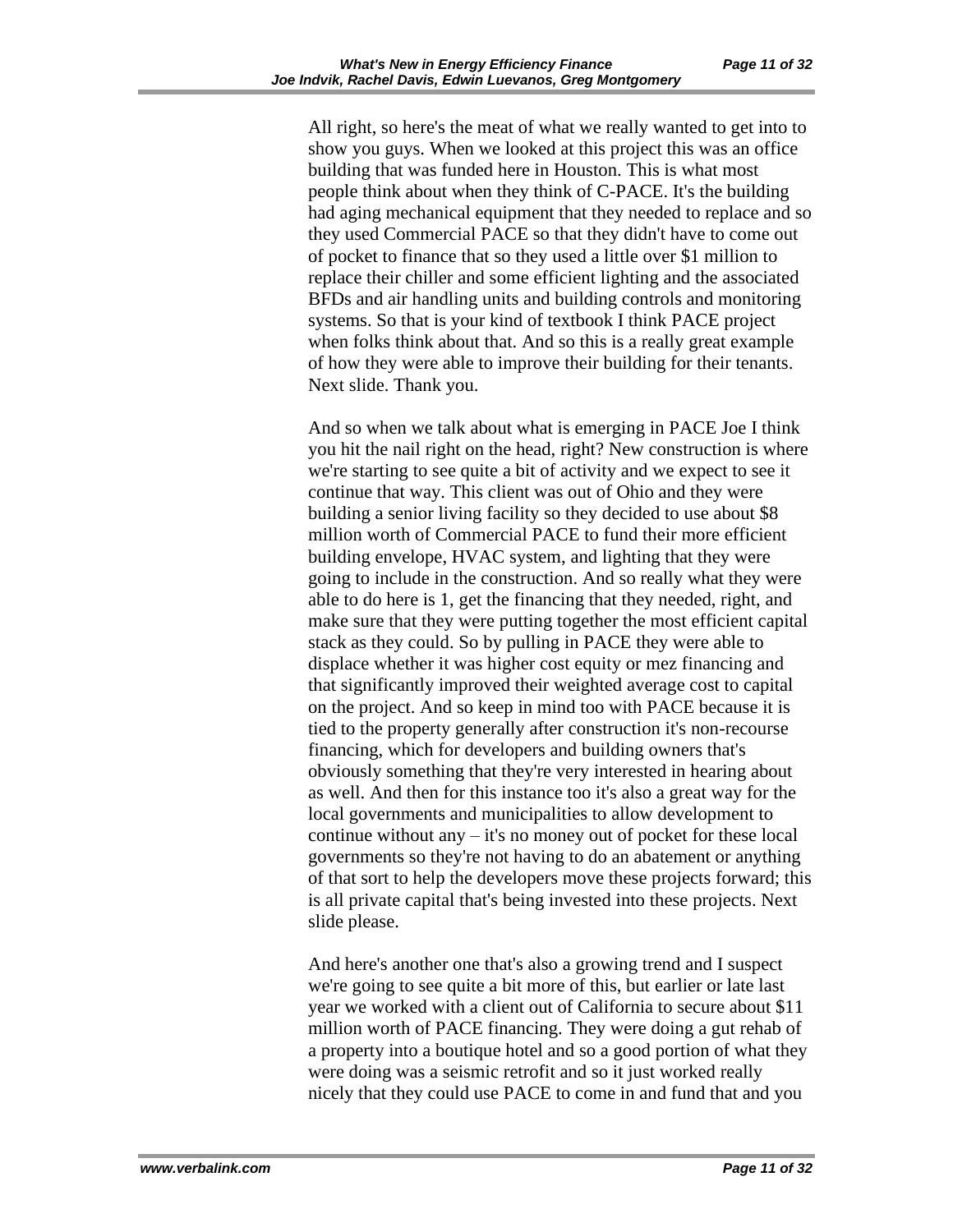know obviously it's cheaper than other sources of capital so it really improved their ability to service debt and generate free cashflow on the outset.

And then here is another one that is I think especially relevant today. We're starting to see quite a few of these. Refinancing has always been an option for PACE, it just wasn't utilized very frequently, but here's a good example of a client of ours in New York that had a hotel that they had renovated recently and decided that they wanted to utilize PACE retroactively to refinance those measures that they had taken out debt to originally fund. And so they were able to use almost \$10 million worth of PACE to pay for those envelope, plumbing, lighting. You'll start to see a theme in the types of measures that are funded here, but they were able to pull this in and then use that to put into the cash that they were able to get back from PACE to put into some additional improvements that they were doing on the property so it worked out really well for all parties. We worked really closely with the folks within New York state and the other parties and this I think was the largest PACE funding to-date in New York and I think you're going to start to see a lot more out of that market. But what's really important here is just in today's environment where there's a pullback in terms of funding that's available and everyone's trying to be as cognoscente as they can when they're putting together their capital stacks, if you can go back and refinance something with PACE that was done efficient construction this could be a really great alternative for you and we're starting to see quite a few projects pop up here recently.

And just before we go I wanted to kind of give some closing thoughts on what we're seeing in the PACE market. Joe, you alluded to this earlier too, right. According to the numbers that PACE Nation has put out we're seeing substantial growth in Commercial PACE activity and as you can tell the numbers are really small here but I think that's through 2025. The numbers just continue to shoot up and we continue to see that exponential growth. I mean our firm alone, the pipeline that we're looking at, has grown significantly and so over \$1.5 billion of cumulative C-PACE investment. So while a lot of people will say it's still new, it is new but I think it's a great milestone that we're over \$1 billion of projects that have been funded to really prove out the concept really across the board in terms of asset classes and whether it's retrofit or new construction so we're really pleased to see that that's continuing to grow.

A couple of the market trends that we are seeing again new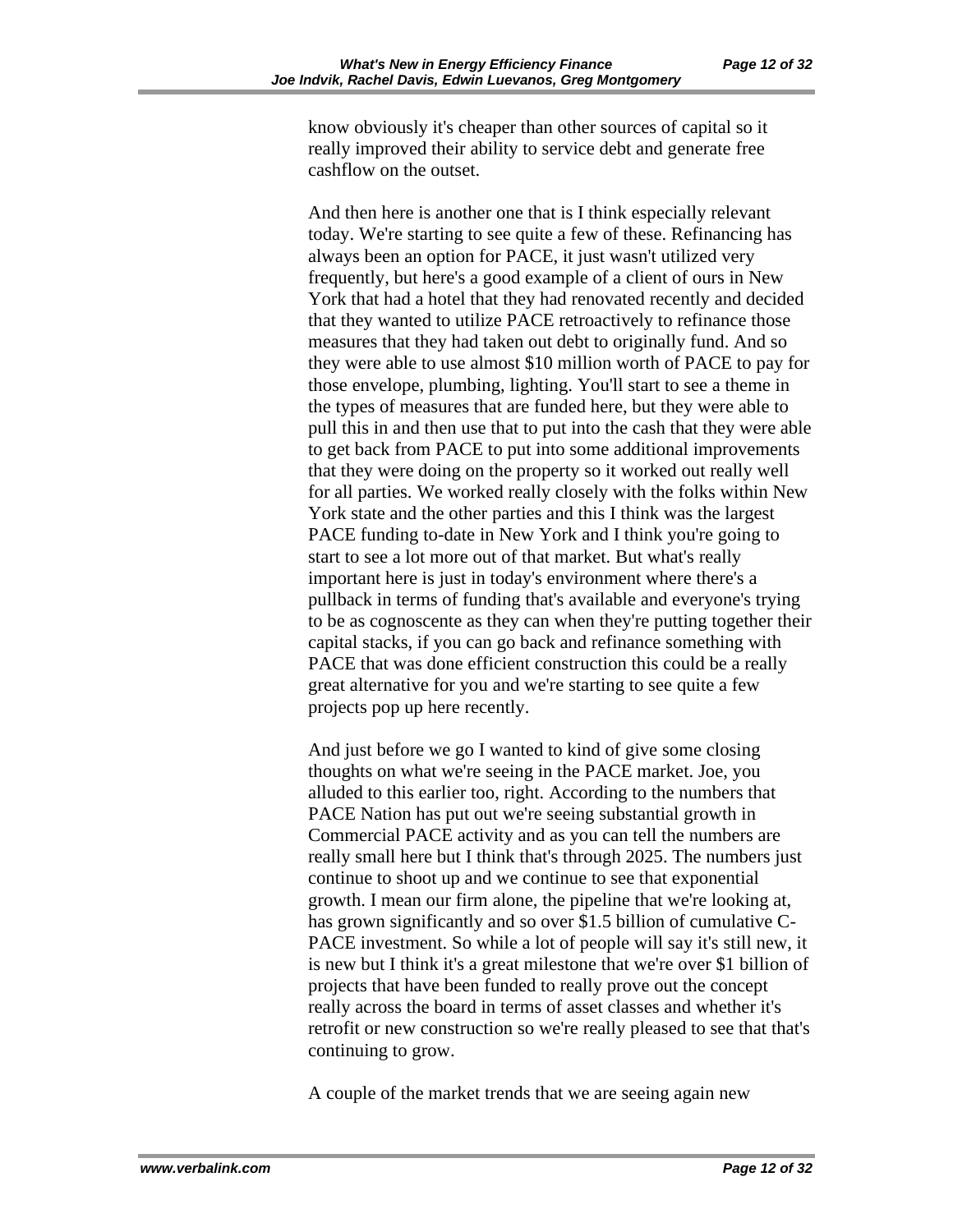construction and renovation projects as well as retroactive financing that is growing every day and then the average financing dollar is really increasing per transaction. So I would say 4 or 5 years ago your average Commercial PACE project was probably in the \$200,000 to \$400,000 range and what we're seeing today is it's easily over \$5 million as the average project size and then again it is not uncommon for us, and I'm sure it's across the entire industry, to see projects that are \$20, \$40, \$50 million of just Commercial PACE that they're carving out for large mixed use projects or new development projects in some of the more expensive markets for development.

And then let's see, if you go back 1 more – there we go, just a couple of other things. So a couple of things that we're still trying to work through to make sure that the market continues to grow for C-PACE is just market awareness and events like this are fantastic and the Better Buildings group has been a great advocate in understanding and communicating the benefits of C-PACE to the entire market and how it can apply so we're really trying to do as much as we can there and then as much – you know the more folks that we get that utilize it and have case studies and that can make referrals and recommendations to say that they've used it, that it's not too good to be true, that will continue to help the market grow and then just broader lender acceptance. Any of the mortgage lenders on the property have to consent to PACE and so for a while that was a pretty big barrier. It is still there to some extent but it has changed quite drastically even to the extent where sometimes we have leads come to us from mortgage lenders that have borrowers that have gaps that need to be filled and so they're trying to find a way to help them do that. So that has pleasantly changed course a little bit and then geographic availability. It's not available everywhere but again we do what we can to continue to grow that work with our borrowers that may have portfolios across the country and so as they're moving into new markets to develop or have properties we can work with local governments and I expect that that's going to continue growing as well just as folks are looking for recovery financing tools based on kind of what we've seen in the market today so I think that's going to pick up substantially.

And then just I think it goes without saying COVID-19 has certainly been a disruption to the business but you know a lot of new construction projects are on hold as mortgage lenders are kind of pulling back a little bit so we have seen more of a shift to retrofit and retroactive financings. But it's still been extremely busy I think across the sector for this type of financing so it shows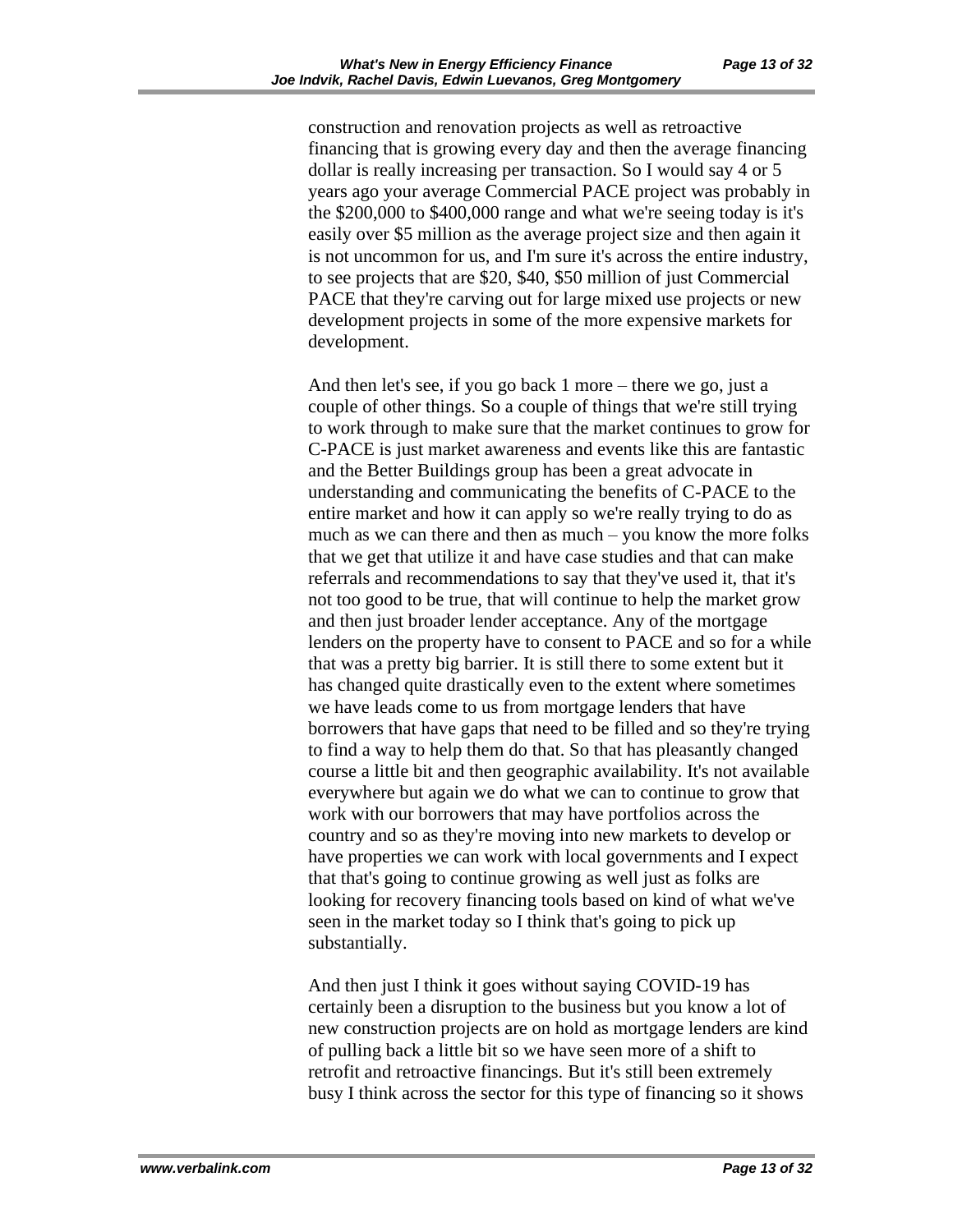that it kind of has some resiliency as well across all economic cycles. With that I think that concludes my thoughts. I'll turn it over to you I think Edwin and then we'll answer questions towards the end.

*Joe Indvik:* Great, yep. Let me just interject really quick Edwin before you get started. I'm seeing a lot of good questions coming in; keep them coming. I saw a couple of questions come in through Zoom. Just a reminder please ask them through Slido rather than through Zoom so that everybody can see them and have a chance to up-vote them. Yeah, so next up is Edwin from Citizen Energy. So he's going to talk through how efficiency as-a-service is sort of changing the conversation around energy retrofits so Edwin, please take it away.

*Edwin Luevanos:* Thanks Joe. Can everybody hear me?

*Joe Indvik:* Yes, we can.

*Edwin Luevanos:* Okay great. Well thanks everyone for attending and for having me. As Joe mentioned I'll be talking about efficiency as-a-service and sharing some of my experiences or my company's experience with efficiency as-a-service. We've been around since 2012. As you probably heard by now efficiency as-a-service has become really a popular method to finance energy efficiency, energy generation, or just simply other performance improvement projects for buildings you have. Next slide please.

> You have different flavors of efficiency as-a-service. Again, as you've probably heard it referred to as energy as-a-service or energy savings as-a-service. There's also lumens as-a-service if it's a lighting project. All these models have very similar characteristics and actually they share – they're similar to offerings in the greater as-a-service industry, things that have been around for a while now like software as-a-service. I'm thinking Salesforce is an example of that or data hosting as service like through Amazon Web Services who you pay to host your data.

> A little bit more specifically real quick efficiency as-a-service is known for being again a pay-for-performance solution so the customer doesn't necessarily purchase the equipment; they're purchasing performance elements or results as part of their contract so that could be in the form of cooling performance, lighting levels performance, more lumens, resiliency as was mentioned earlier, and what's very common is savings performance. It's been around for a while, that model where customers pay a share of the measured savings every month through the savings that are being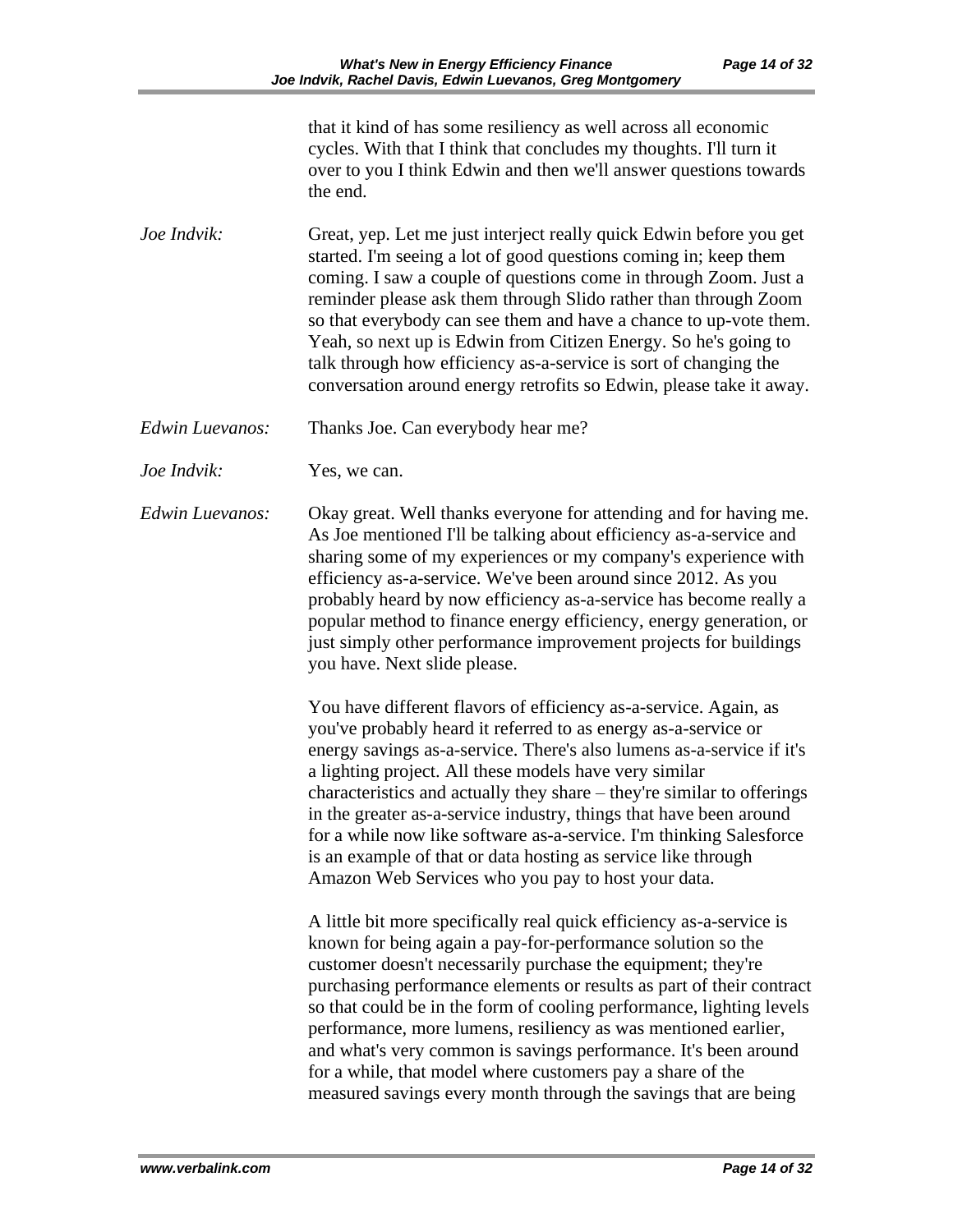created by the service provider or the equipment they're installing. Typically you don't have any up front capital from the customer and even though the service provider obtains financing to the customer it is structured for off-balance sheet treatment so it's known as an off-balance sheet solution.

Again because the customer – or sorry, the provider typically owns the equipment or owns it in partnership with the finance partner and because of that, because they own the equipment, the third party is also responsible for installation, obviously again performance, and ongoing maintenance. One quick thing I will also note is that under efficiency as-a-service the customer has the flexibility to request an increase in performance if they don't like the performance that they've contracted for and that usually takes into account some refresh options for the equipment and again that's in an effort to provide the customer with more value, more savings, or just higher output on any of the contracted performance elements. Next slide please.

All right, next here we're going to get you all involved a bit and we're going to launch a poll to request some feedback. Attendees if you haven't already please go to Slido.com, enter the event code #BBSummit and select, "What's New in Energy Efficiency." Kyle could you put the poll up there? So here's the poll. The question is have you been involved in a project that utilized efficiency as-aservice or similar financing? We have the answers coming in. The options are no, this is the first time you've heard about efficiency as-a-service, yes, several projects, yes, only 1 project. Let's give it a couple more seconds.

*Joe Indvik:* Hey Edwin I'd say we're doing pretty good if only 20 percent are saying they haven't heard of it. That's probably a little below average there, eh?

*Edwin Luevanos:* Yeah, I was actually expecting more yeses but this will help me as I go through my presentation. Let's give it just a couple more seconds, 179, 182, great. Kyle, if you could go back to the slides please. This next slide is just a very basic overview of how the efficiency services agreement works or energy services agreement; it's very similar. Joe already went over it a bit but it really follows the principles of project financing. This is actually available on the Better Buildings Solutions Center website. I recommend again you go there for more great resources. But if you look at the bottom left-hand side you have the ESA provider that will enter into a services agreement with the customer, the customer is then obligated to pay for – usually on a monthly basis, sometimes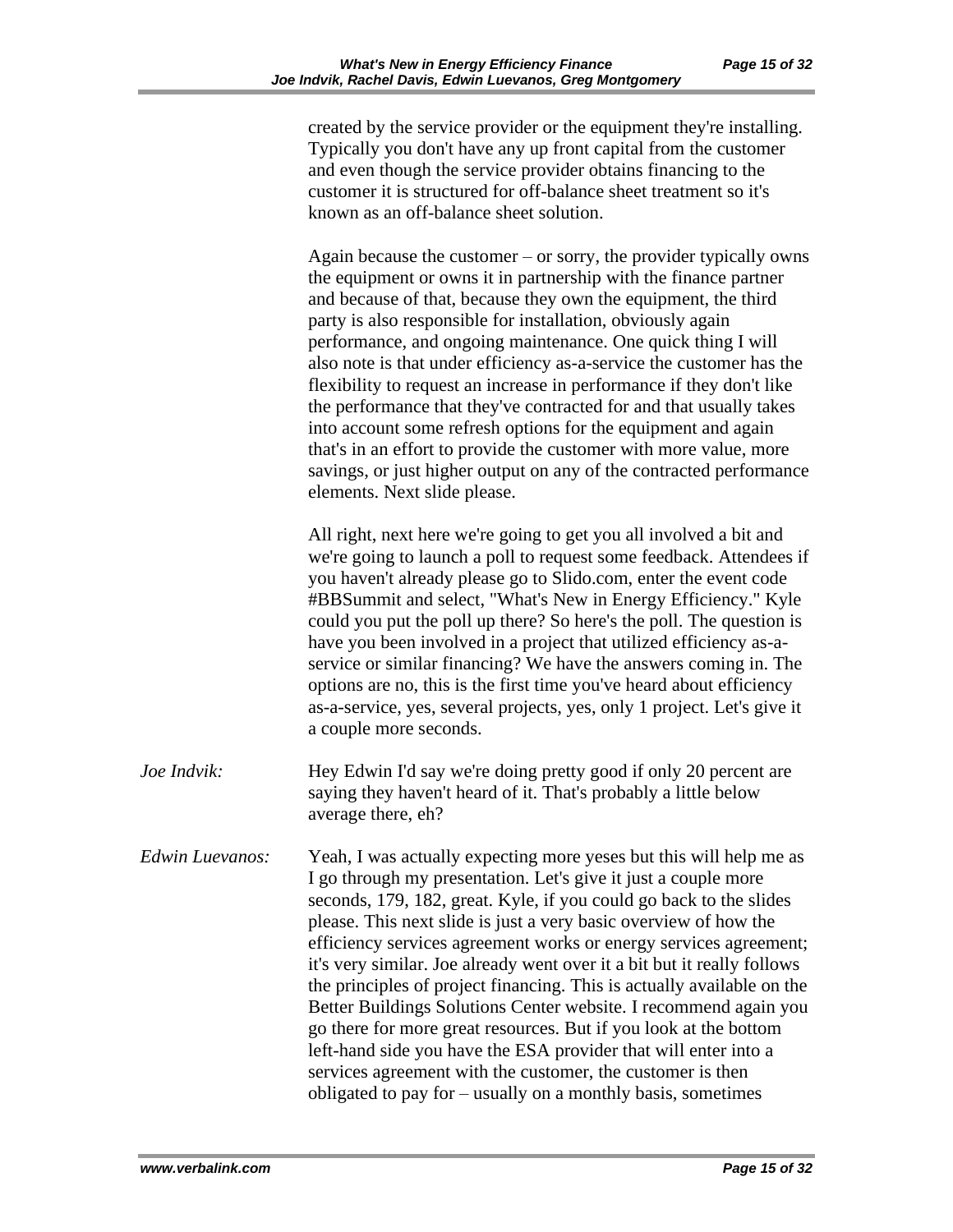quarterly for those performance outputs, but at the same time that ESA provider will enter into contract with a contractor, in many cases it could be an ESCO energy services company, to install the equipment and to also – the ESCO provides ongoing maintenance for the actual equipment upgrades. Next slide please.

All right, just very briefly Joe already highlighted the state of the market growth for efficiency as-a-service; I'll just add a little value. This is just a quick glimpse. This report is from Business Wire Berkshire-Hathaway and it's for growth forecasts around the world for energy as-a-service looking at the overall industry again and we're showing about a compounded annual growth rate of 37 percent as a forecast. Next slide please.

All right, this is where I'm probably going to spend most of my time. These next couple of slides I'm going to highlight some challenges that I've come across from my experience with efficiency as a service, which as many of you know of those challenges can conventionally provide opportunities in the market. Some of these are also speculative I would say, again things that my company's gone through but maybe others haven't so just wanted to throw out that disclaimer. COVID-19 was mentioned earlier. Obviously it's the hot topic of the season and everybody has been impacted by that. Price Waterhouse Cooper conducted a recent survey of US-based chief financial officers and 67 percent of those surveyed were deferring or canceling planned investments.

They then took it a step further in that same survey to essentially break down priority areas that they will cut and as you can see from the graph to the right the area of facilities and capital expenditures tops that list to no surprise. So that was very interesting. I think it was about 300 folks surveyed and they've been running the survey on an almost weekly basis now so I recommend you guys check that out. But the point here is that efficiency as-a-service directly addresses that main issue because again it's structured not as a capital expenditure on the balance sheet; it's structured as an operating expense, OpX. So these building owners can make these facility upgrades now and create much needed value to combat the COVID impact.

Another challenge/opportunity is vacant buildings. From the opportunity side some of these vacant buildings provide great opportunities to streamline installations because install is easiest, right, when no one is in the building. We've actually seen an uptick in installations and contracts. But it also gives rise to other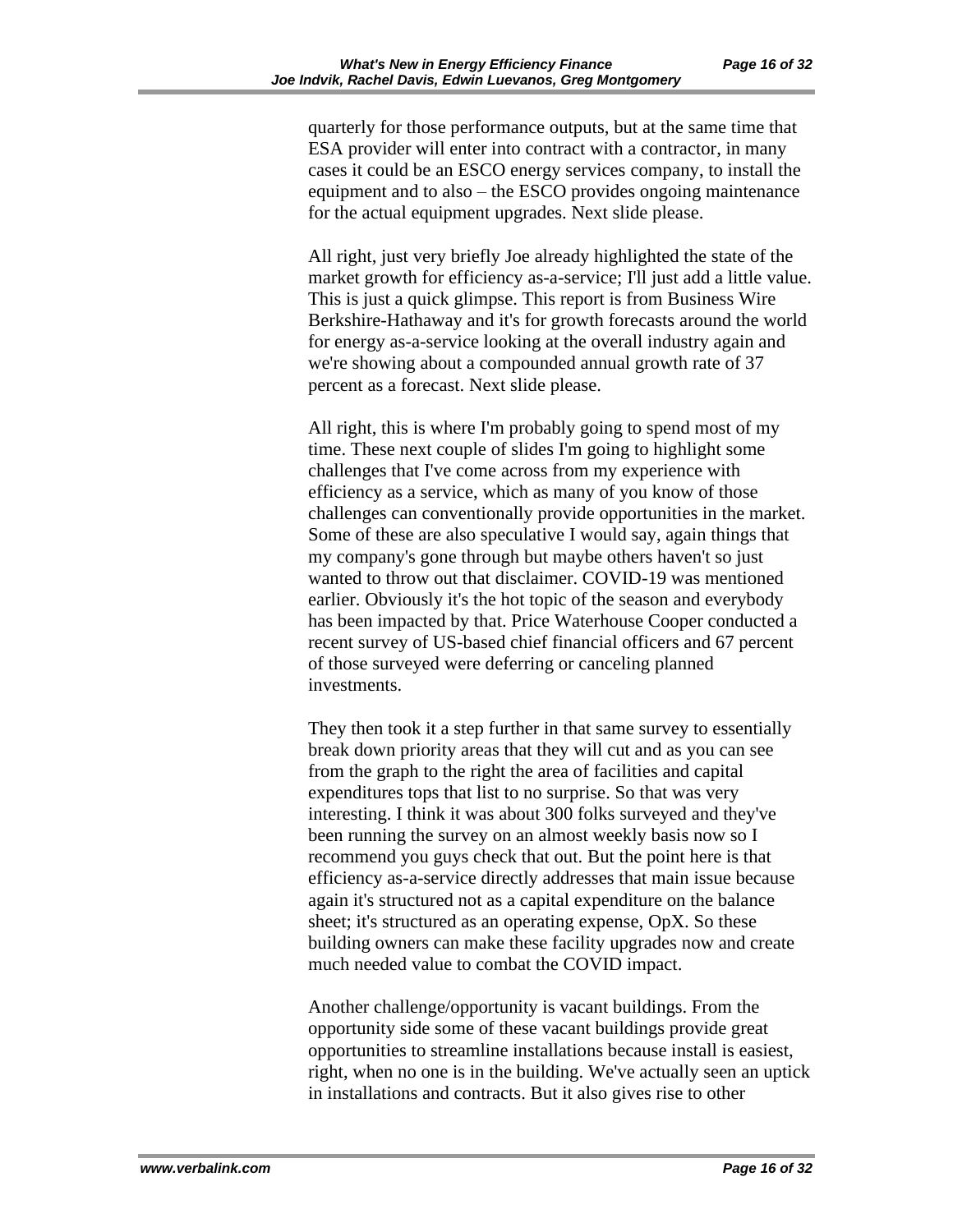questions that are a bit speculative in nature. We're all here today on Zoom. We're not – I think it's the first time ever that this conference has been held through web conferencing and I think what I've seen is some building owners are starting to realize or at least they're evaluating whether or not they need this office space or the built environment, physical buildings for their employees to be productive.

We actually just had a recent customer who we did a complete lighting and controls efficiency as-a-service retrofit that is now considering consolidating employees into another building and the question arose literally just yesterday what are they going to do with this building we just retrofitted and those questions come up in terms of whether they're going to repurpose it, if it's repurposed are they going to sublease it, or are they going to sell it. Who's it going to be sold to? If more people are working from home do we have a growth in residential efficiency as a service? So again some questions, challenges, and opportunities that are popping up in this space. Credit risk is also a big factor. Equity investors are on the sidelines, debt providers are still lending, but requirements and criteria is changing because of this so again some other challenges that we've come across. This last one is just more broader in nature. I think there's an opportunity to include efficiency as-aservice or just clean energy and energy efficiency financing into these economic stimulus policies to combat COVID-19. It's been done before, it can be done again, and it really creates jobs and can drive economic growth. Next slide please.

A couple more challenges and opportunities, smaller-sized projects. I think for those of you on the web conference that have been a while for a while probably know by now that financing smaller-sized projects is a big challenge because financing typically, typically financing a \$100,000 project carries the same or a similar transaction cost as a \$1 million project so it's logical and more lucrative to finance larger projects and a lot of us are doing what we can to combat that. My company particularly has worked on investigating this issue by doing 3 things: aggregating, standardizing process, and streamlining to make these smaller projects worthwhile. To the right you can see a very basic diagram of how – 1 way that these projects can be bundled under a hold-co or a special purpose entity and you can reduce costs significantly by using shared services or just shared processes to make them again much more – make those projects or that hold-co generate better returns for investors and everyone involved.

The next challenge is contractual. Contractual challenges, I'll go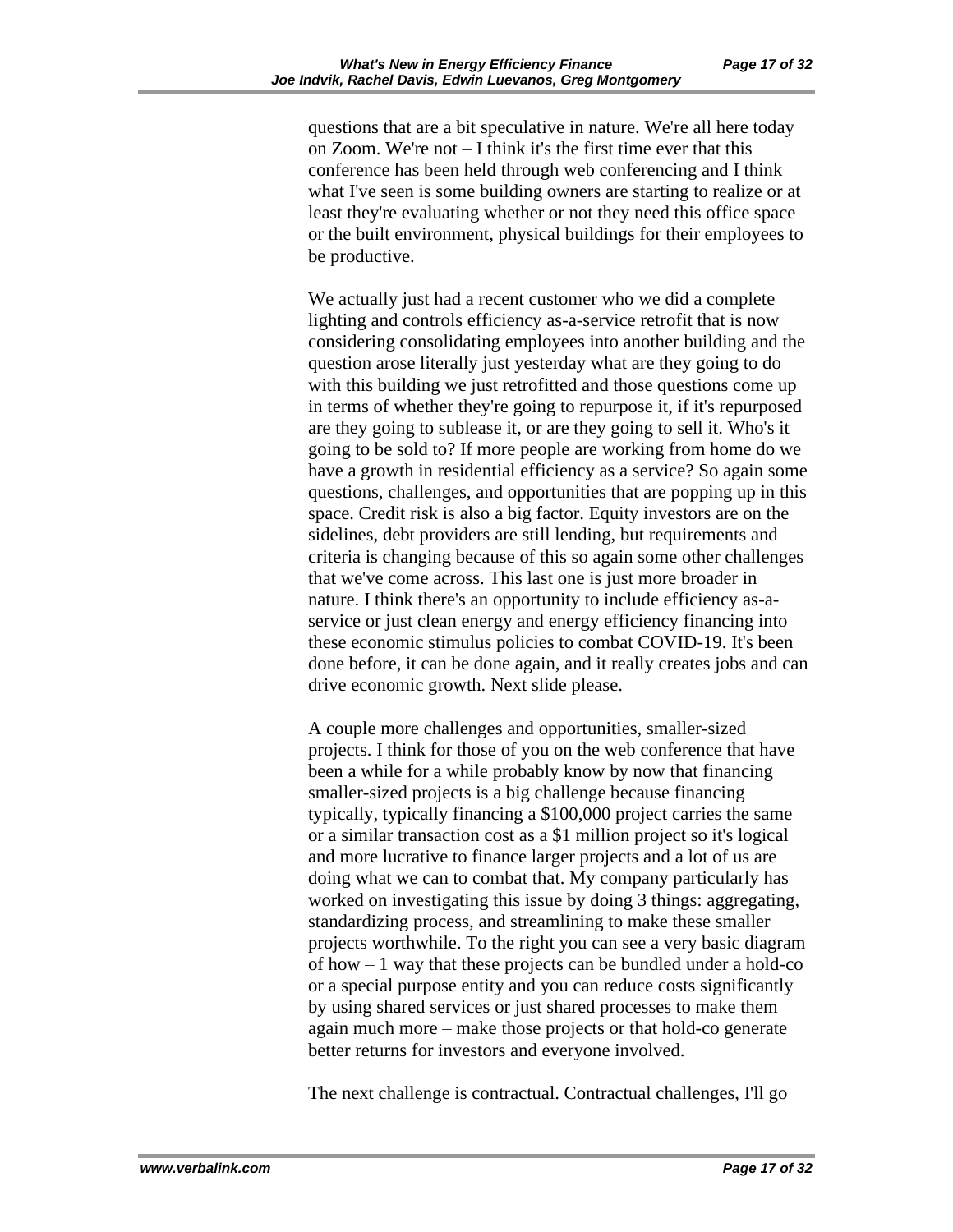over a couple of them here or a few here. We've seen in states with higher subsidies customers are more willing to take the risk and purpose the equipment or take out a loan and the question is what can we do in order to incorporate those subsidies into contracts so customers seem more value in efficiency as-a-service and not purchasing? You also have challenges in terms. I think the days of the 25-year performance contract are probably over. I'm not sure if I'm overstepping here but we see our customers and folks we work with, they want more flexibility. They want the ability to adjust their subscriptions or their contracts kind like they do with their Amazon hosting that can be done real-time or sometimes even canceled at any point. End of term options are also a big deal. They want again the flexibility to continue, upgrade, request, more performance, or just simply go back to the way they were before, though we're seeing less of that. Most folks are more willing to increase performance and really like the idea of having someone else manage those assets for them and particular for CFOs making that a fixed cost on the income statement as an expense.

- *Joe Indvik:* You've got about 1 minute left Edwin.
- *Edwin Luevanos:* Good, good. Thanks for the heads-up.
- *Joe Indvik:* Sure.

*Edwin Luevanos:* Real quickly 1 other challenge you should look out for is the new FASB rules. If you're not familiar with them these are accounting standards that govern leases and these types of agreements. In the past operating leases were very similar to service agreements, they really didn't make a distinction between equipment versus performance elements, and now with operating leases having to be capitalized on the balance sheet if over 12 months you can have a service agreement that reads like an operating lease and you could get into some trouble, things to look out for and research further. Last slide please.

> This last slide just provides a case study that you can find on the Better Buildings Solutions Center. I'll let you look at that on your own time. I think the biggest takeaway here at it relates to my presentation is this is an example of 2 small projects, a total investment of \$300,000, that were bundled for a total of about \$1.5 million that were all very similar characteristics, underwriting criteria, location, and those are some of those results, again an example of how to bundle smaller projects into efficiency as-aservice. Those are – that's the end of my presentation. This is my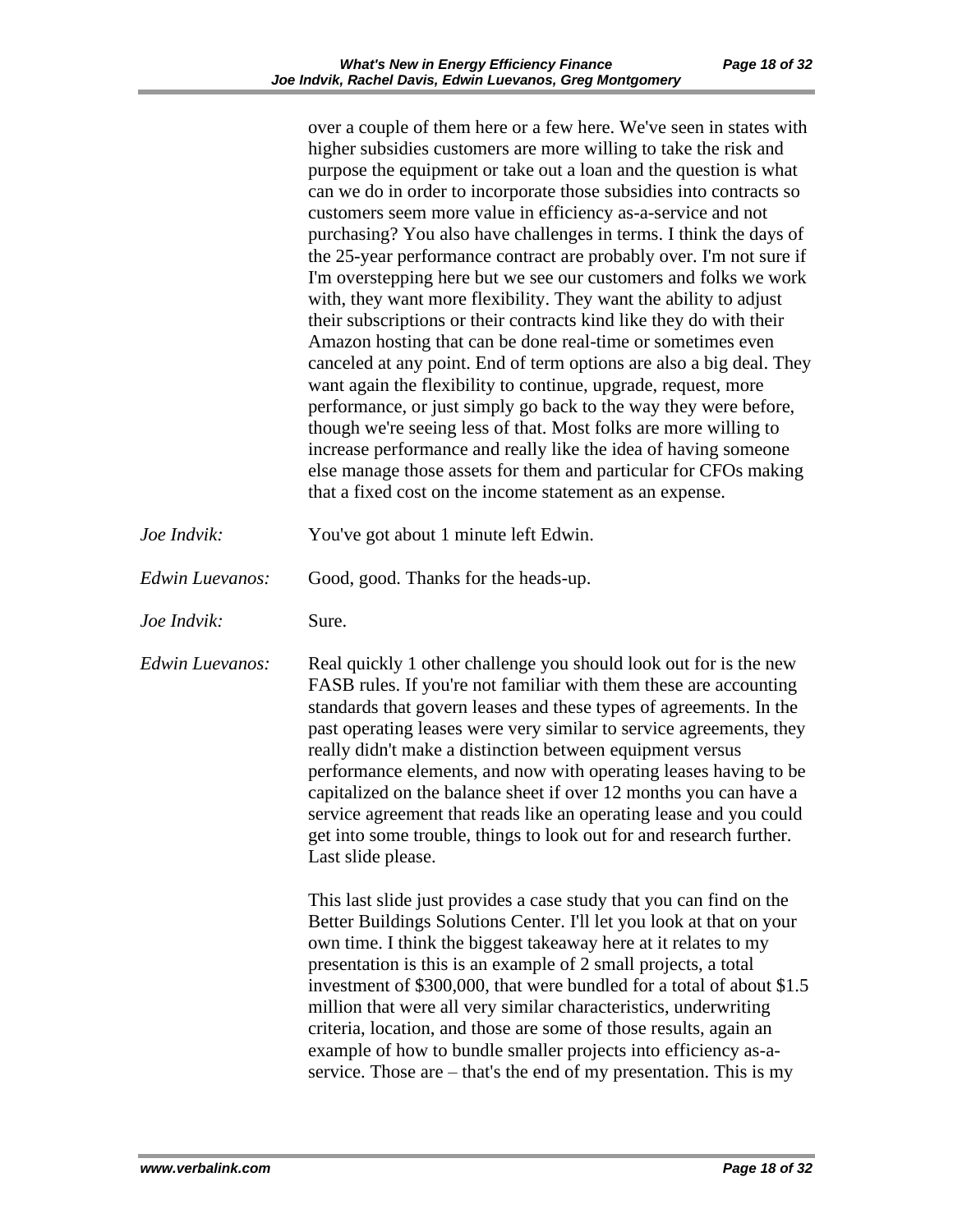contact information. Please reach out or I'd be happy to answer any questions at the end. Thanks.

- *Joe Indvik:* Awesome, thanks Edwin. We've got a ton of good questions rolling in. Please keep them coming. We're going to have our hands full with the Q&A. So Greg, over to you finally. So Greg's going to talk a little bit more about how green bonds have gone from a relatively new concept in 2014 to deploying hundreds of billions of dollars as of 2019 so Greg please go ahead. It looks like you're still on mute Greg. There you go.
- *Greg Montgomery:* There we go. Thanks Joe. This is Greg Montgomery with CleanSource Capital based in Charlotte, North Carolina and I'm glad to be talking with you about green bonds. It's a marketplace we've been involved in for over the last 10 years and have watched mature with time so we're going to run through in the 15 minutes we have together just why green bonds, what they are, who's issuing them, and what were the principles on which a green bonds gets issued. So if we can go to the first slide Joe.

Why green bonds? This is a response from the capital marketplace to the fact that there's positive proof of the acceleration of climate change. Credible leaders and serious people want to do something about that and address the risks that are presented by climate in finance is a great way to do that, particularly when you start looking at the building sector, which accounts for 40 percent of the greenhouse gas emissions worldwide and 70 percent of the energy spend so it's a good place to start doing work and make a difference.

Green bonds came about to address the need for financing for projects. If you have projects you have finance and if you're going to have green projects you need to have green finance and so the green bonds specifically address the Paris Climate Accord to combat climate change and bring global temperature rise down to 2 degrees Celsius above the pre-industrial levels and what we've seen here in the United States is that the leadership on this issue is coming – is a grassroots movement. It's coming from the state and local government and private sector where towns, cities, counties, the constituents that are really experience the effects of climate change, they're the ones responding and wanting to use creative financing vehicles for addressing climate change so then the capital market is responding to that. You know like-minded investors take weather and environmental challenges seriously, they're seeking investment opportunities to provide sound returns while planning and protecting against property and casualty risk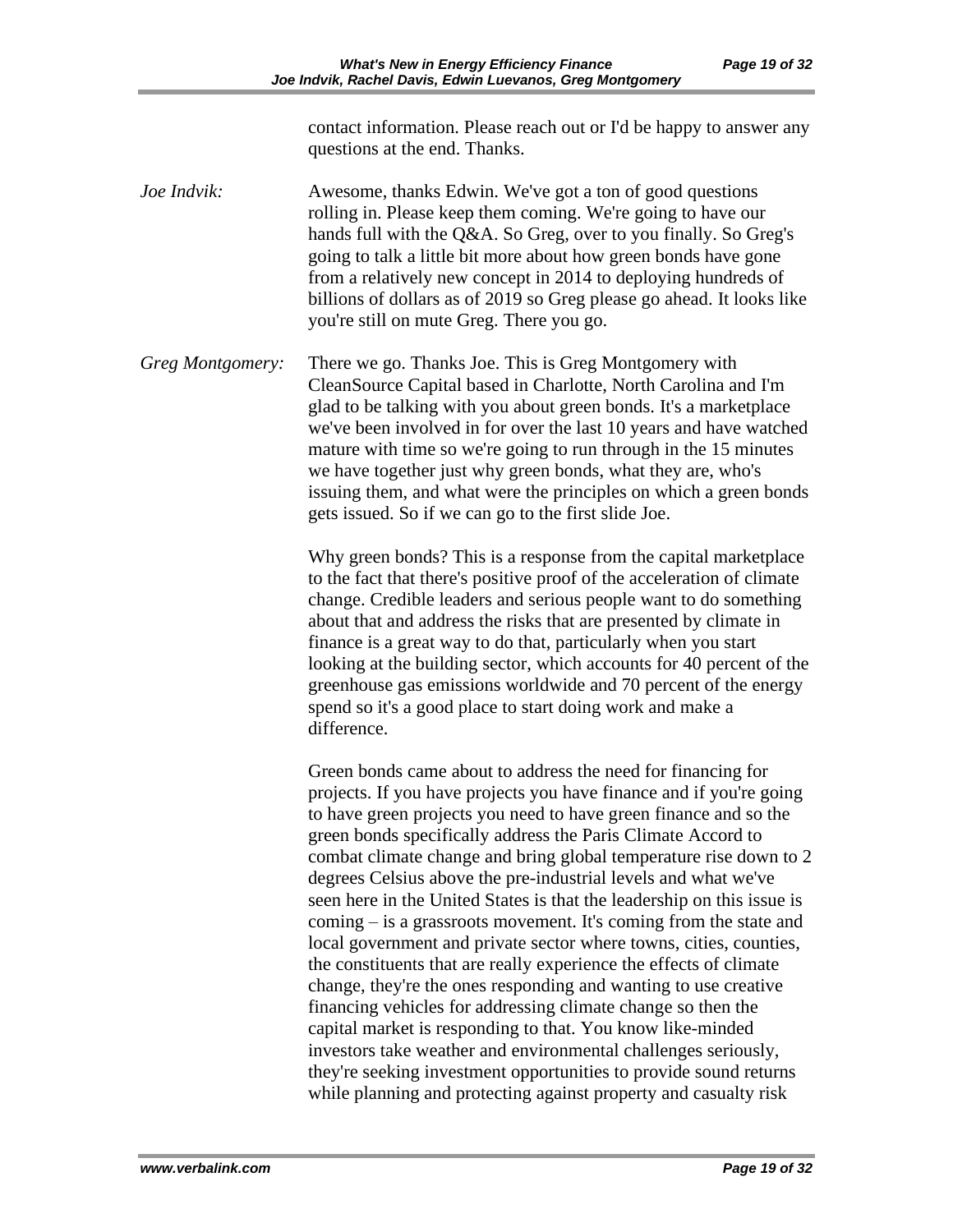and hedging against environmental regulatory risk. There's 1,700 investors who have signed onto the UN Principles Responsible Investing representing over \$90 trillion of capital and they view environmental climate risk as credit and financial risk.

So if we go to the next slide, so the market is evolving to create a structure to provide confidence to this investment community investing in environmental projects and in order to bring this confidence and to level the playing field between what you would call a traditional plain vanilla bond and a green bond there's really 6 concerns that the marketplace is looking for. They want to see credible fixed income solutions for investing in environmental projects and having environmental impact, they want a clear-cut definition of what constitutes a green investment, they want to be able to measure and verify the evidence of the environmental benefits as a result of their investment, they're looking for parties who have the requisite environmental expertise, accountability and due diligence for structuring a green investment, and they're looking for standardized and comparable reporting across their portfolios so that they can track all investments equally.

The overarching concern is that investors want a bond that is simple and scalable and has the same risk profile and same basic structure so they're not looking – don't think of green bonds as a new financial instrument; it's basically using the infrastructure that has already been put in place for bonds in the capital markets but targeting specifically environmentally-oriented projects. So that's why green bonds have evolved as a specific class to address these concerns and provide a vehicle.

- *Joe Indvik:* Hey Greg, we got a comment saying you're just a little bit hard to hear for some folks if you want to just be a little bit louder that will be awesome.
- *Greg Montgomery:* Yeah, let me move my microphone up and maybe that'll help.
- *Joe Indvik:* Thank you.

*Greg Montgomery:* Okay great. So the green bonds, really the difference is that they're primarily centered around the green use of bond proceeds versus general corporate purposes. So this allows for a new dialogue between the issuers and the investors relating to how the proceeds are going to be used so it's almost a story if you will about the bonds and addressing specifically the environmental climate benefits that the investors want to see. So to give a framework for addressing these factors that the market was looking for the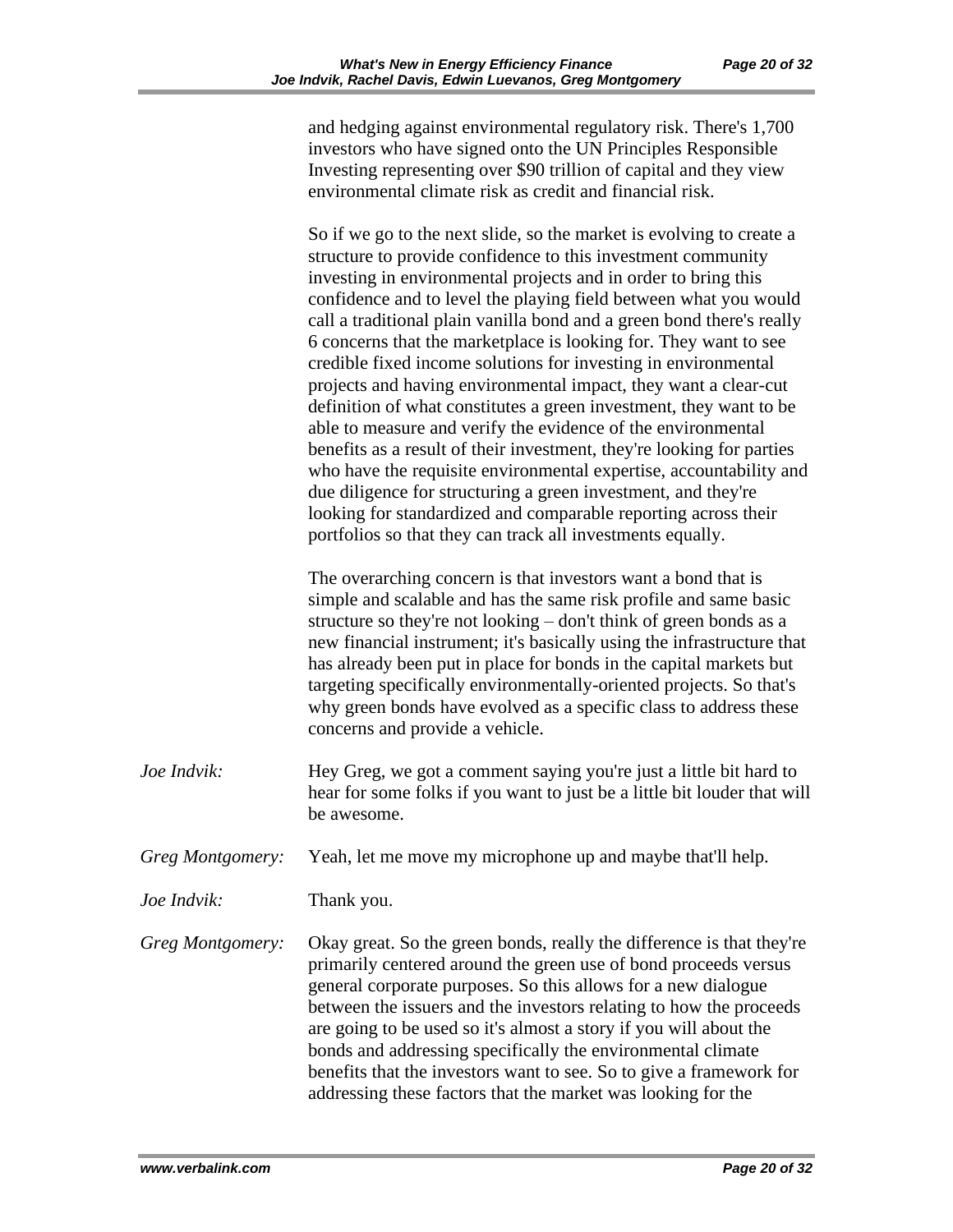International Capital Markets Association in 2014 first published the Voluntary Green Bond Principles, which became the framework for green bonds going forward and as a result of this you've seen the market explode.

So if we go to the next slide the green bond principles, there's basically 4 of them. They want to see that the proceeds are used for environmentally sustainable projects, they want to see how that project is selected against a framework that the issuer has for supporting environmental sustainability, they want to see that the proceeds are being managed in a way that can be traced to the use for the very specific project approved, and they want to have reporting on the proceeds and the project's impact both from the issuer's perspective as well as the investor's perspective. So it's really just a simple set of questions that any issuer should be able to answer. What are the project funds being used for? How was the project selected? How are you managing and tracking? How will the investors know the money is going to the projects you said it was going to? And how are you going to evaluate the project?

So external review of these principles in determining that a bond is a green bond has become important so that the objectivity is brought into the process. You can think of this as almost third party credit rating agency reports, the role that they play in the bond market today. And the benefits are pretty significant. The – since 2014 the green market has grown and you've got broad buyside and sell-side acceptance of these – and governance using these principles. Investors are able to have certainty that the money is being used for the assets that the issuer said they were going to be used for, transparency in reporting, objectivity, the standardized templates, all of this is increasing awareness in the issuer community and the importance of the framework.

So if we go to the next slide, and we saw this is 1 of Joe's earlier slides, the market is growing rapidly. The first green bond was issued back in 2012 and then with the bond principles in 2014 the market accelerated to where it was this past year \$257 billion in bonds, 51 percent growth over 2018. Approximately 1,800 green bonds from approximately 500 issuers and the US was the top issuer of green bonds, \$51 billion, with Fannie Mae being the top issuer in the United States at \$23 billion of green mortgage-backed securities. So approximately \$800 billion in bonds have been issued to-date since the first bond back in 2012.

So if we go to the next slide the types of green bonds or what you would see in the bond market in general. You've got a use of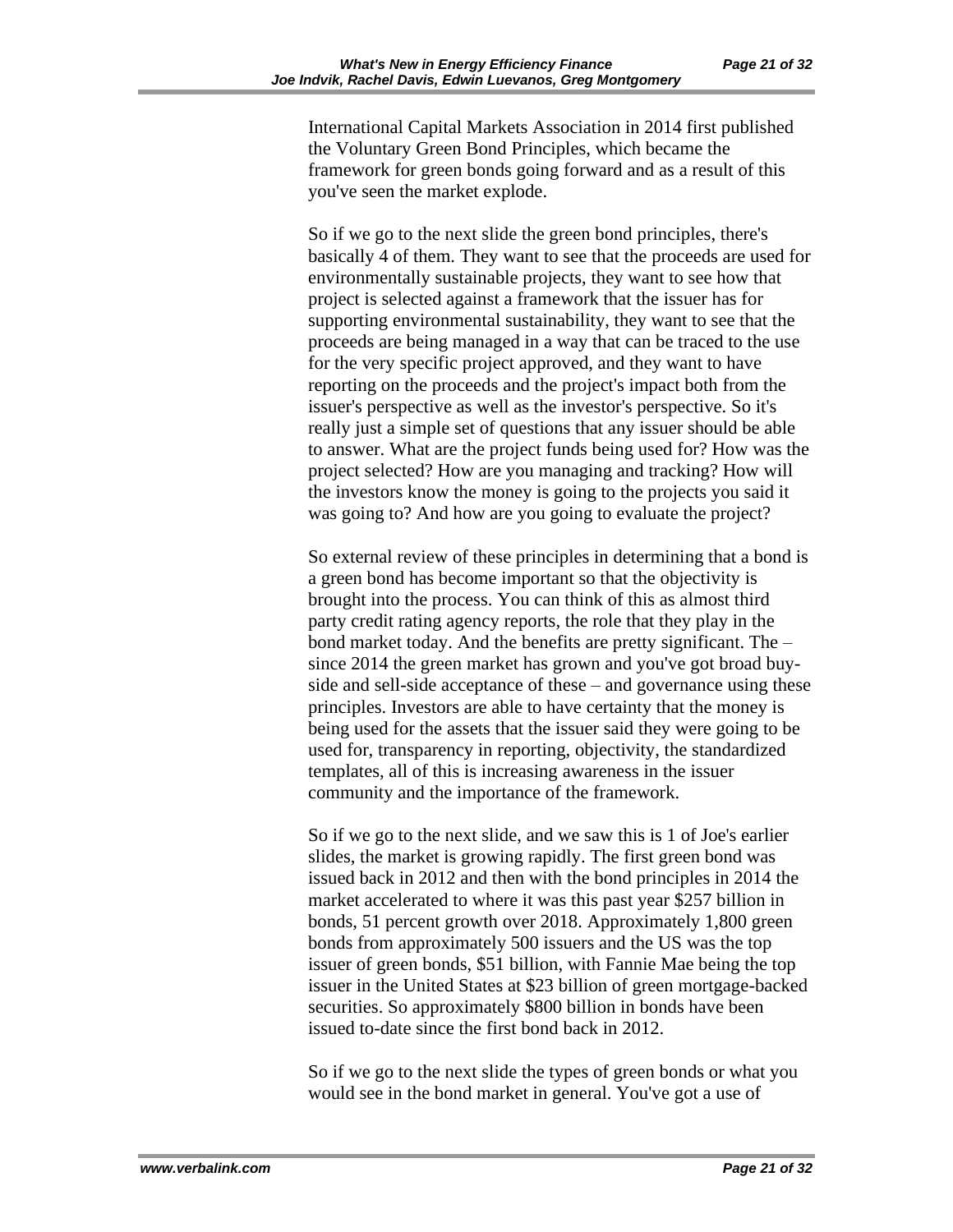proceeds bond, a sort of standard recourse general purpose bond except it's being used, the principle borrowings are being earmarked and allocated to eligible green projects under the issuer's framework, then you've got revenue bonds and project bonds, which are tied specifically to a source of revenue so they're typically non-resource bonds either to a basket of projects or a bucket of PACE loans or ESCO contracts or you can have specific projects like solar projects, wind projects, or building that would be tied in the revenue such that that project would support the repayment for the bond, and then we're just starting to see green securitized bonds, particularly the recent [unclear] securitizations have been taken out through a green bond vehicle.

So if we go to the next slide, the types of issuers, or really why would you issue a bond? It's strategic and managerial to align your financing with your sustainability environmental policy, it's reputational if you want to make statement about your commitment to climate change, financing, you've got a growing demand, investor diversification, proven liquidity, and pricing and market access, and then regulatory. The benefits to the issuer, there's evidence that a green bond does outperform conventional bonds with its pricing and execution. Recent research has confirmed that with the growing demand for the bonds in the environmental investment community versus the lack of certified supply has created a little bit of imbalance that has resulted in larger book covers during prices, larger spread tightening during the book building, and then even pricing outside of the yield curves in the secondary market.

You know the offset there is the increased cost you've got for part of your view and ongoing measurement reporting, but that doesn't – there's a smaller cost compared to the benefits. So if we go to the next slide the first principle of the Voluntary Green Bond Principles is use proceeds and you can see that in 2019 30 percent of green bonds went to buildings. And if we go to the next slide you can see the type of projects that are supported by the use proceeds is what you would expect, what the other panelists have talked about, renewable energy, energy efficiency, clean transportation, climate change, green buildings. You can bring in additional project types like if you have net zero buildings or LEED buildings those could verified under the right framework and you know it can cover both construction as well as investment as well as land conservation and green building rating systems can help in supporting the use proceeds for the project.

So if you go to the next slide I'll just point out again these are some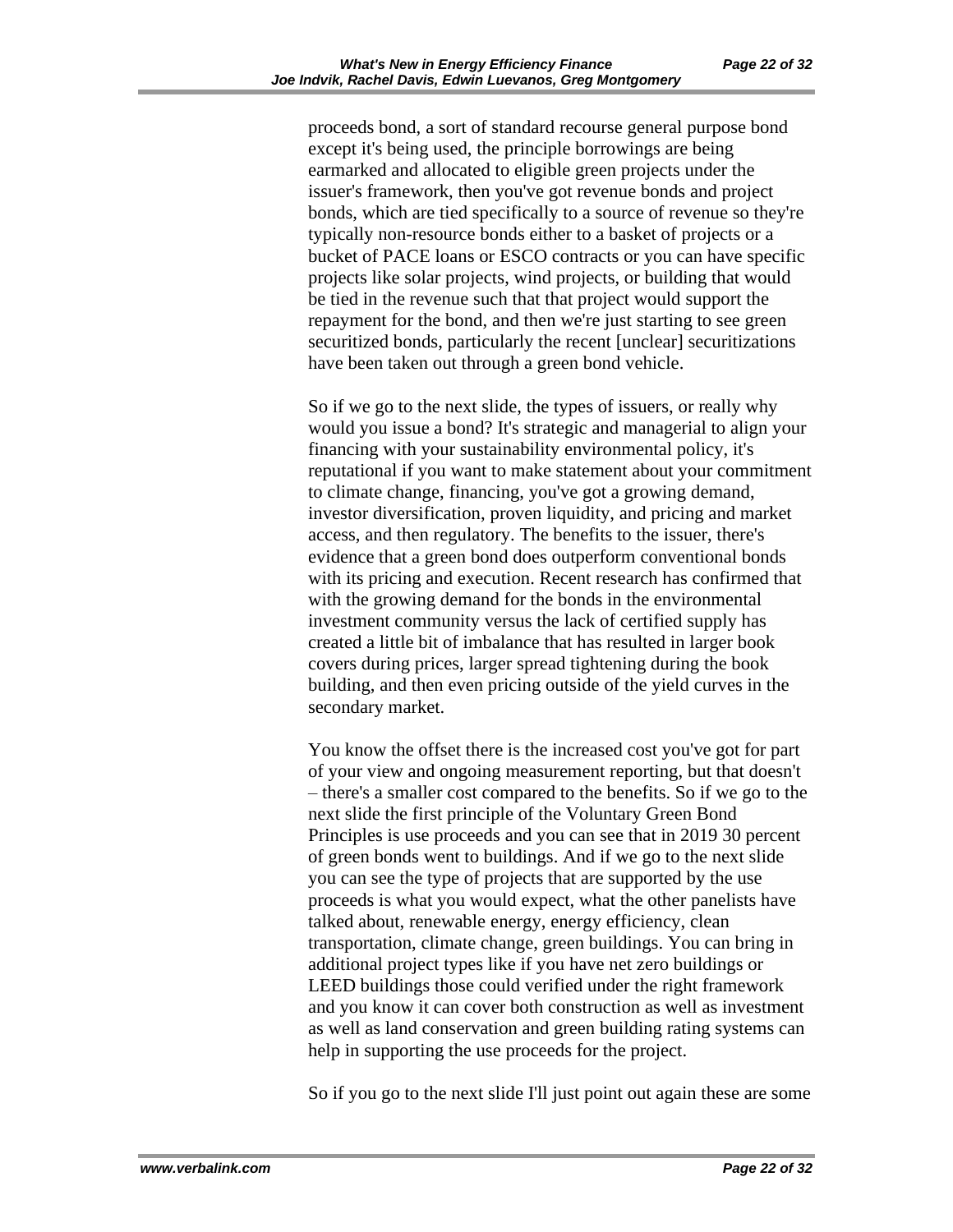of the categories we just talked about and the type of measures that would fall within those categories that could be used within the proceeds for renewable energy. I mean it's obvious it's beyond site renewable energy generation, solar battery storage or CHP, energy efficiency measures, and sustainable land use is another example of green bonds in the development community. And then down at the bottom the climate change and resiliency that we heard about earlier.

So if you go to the next slide the evaluation selection, so the issuer needs to have an environmental sustainability framework, a program with goals that they're seeking to achieve, and then they select the project within that framework. Best practices have a committee of stakeholders from within their organization that evaluate the projects presented and select the projects to be funded, and so the type of considerations in a real estate framework would be the energy efficiency goals, renewable energy goals, greenhouse gas reduction goals, whether you're building certified buildings or net zero buildings, energy programs, et cetera.

If we go to the next slide you know once  $-$  so you've got use proceeds, you've got a framework for selecting a project where you're going to use the proceeds, and now you have to manage the proceeds, that's the third principle, and that's just tracking the proceeds and tracing the approval to the green project. So if it's a general revenue bond you want to segregate the funds inside of your sub-account and be able to trace the use of those funds out of that. If you're doing a project finance it's very easy. You can have a project escrow account or you can REEM fence it. You want to make sure that your interim investments of case on-hand in the project escrow are being invested appropriately and then you just report the use of these proceeds to your investors so that they're aware that it meets the certain principle; it would go to the fourth principle.

And then we can go to the next slide and  $-I'm$  sorry, we continue reporting so there's pre-issuance information that you would put in your offering memorandum that would talk about the metrics that you're going to track and then you have the post-issuance use proceeds, construction of the project, and then it's voluntary but you're seeing more and more of this and that's the impact reporting. You want both qualitative discussion, a narrative of the impact the project's having on the environment, and then actually if you can quantitate that through specific metrics, particularly the metrics that you told the investors you were going to track that's very powerful reporting on how this bond is making a difference in the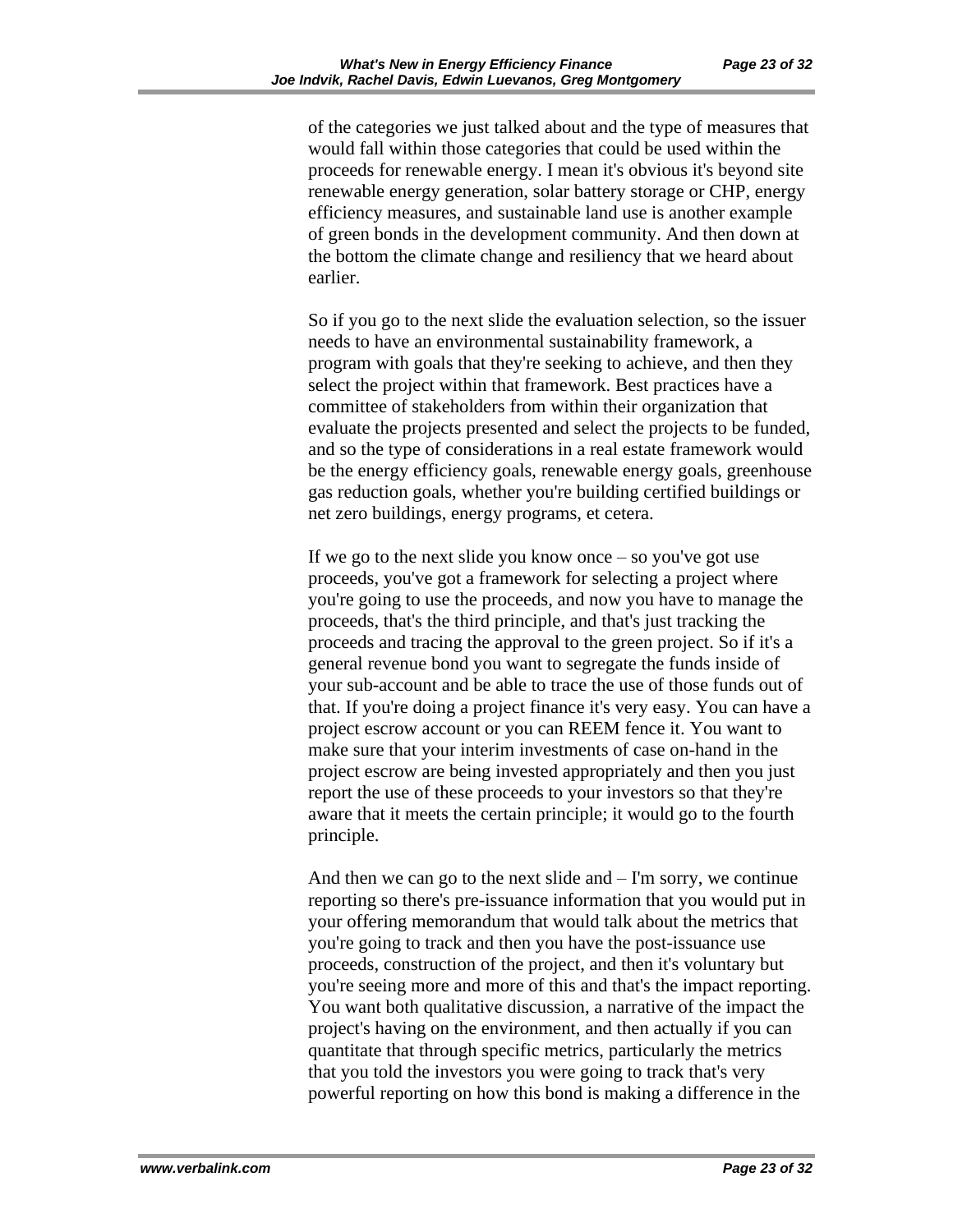effort to get to those climate change goals and primary indicators in this type of reporting would be building certifications and energy ratings.

So if we go to the next slide these are just some examples of types of reporting and measurements that you would be reporting against in the metrics. So obviously the absolute kilowatt hours generated from renewable energy or kilowatt hours avoided for your energy efficiency and greenhouse gas reduction is based on the particular gases that you're measuring. And then if we go to the next slide, so those are the 4 principles and then external review is a best practice where you have a third party that ensures the investors that these principles are being met. There's various levels of external review, everything from the second party to who opines on it after reviewing the literature and the process and gives an opinion that investors can rely on. Moody's and other agencies have come up with a scoring rating just like the credit agencies. You can have a third party audit or you can have post-issuance verification or assurance. It's important that the external review be from an independent source so there's objectivity –

## *[Feedback/loud noise]*

I just hit my 15 minutes Joe. So there's a growing universe of service providers and the International Capital Markets Association publishes who these reviewers are for reference and use. So if we go to the next slide this is a case study of actually the various l that was issued for a real estate development company in Sweden, Vasakronan, who at that time was the largest real estate developer in Sweden and 1 of the largest ones in Europe with 180 buildings, a \$2 billion development portfolio. They had a sustainable mission to really emphasize renewable energy generation and reduce energy consumption in their buildings. They had reduced their portfolio 50 percent by 2009 and have a longterm target of reducing it another 50 percent. Reducing carbon emissions they had a goal of getting close to 100 percent reduction and having a 100 percent certified portfolio.

So they issued the first corporate green bond under the ICMA's green bond principles back in 2014 and at that time their framework was focused on renewable energy and developing lowcarbon buildings and that framework continued to evolve over time as they got more sophisticated in their practice. They did a first update to include retrofits to existing buildings in their portfolio to make them more energy efficient and sustainable and issued bonds to undertake those activities and then they updated their framework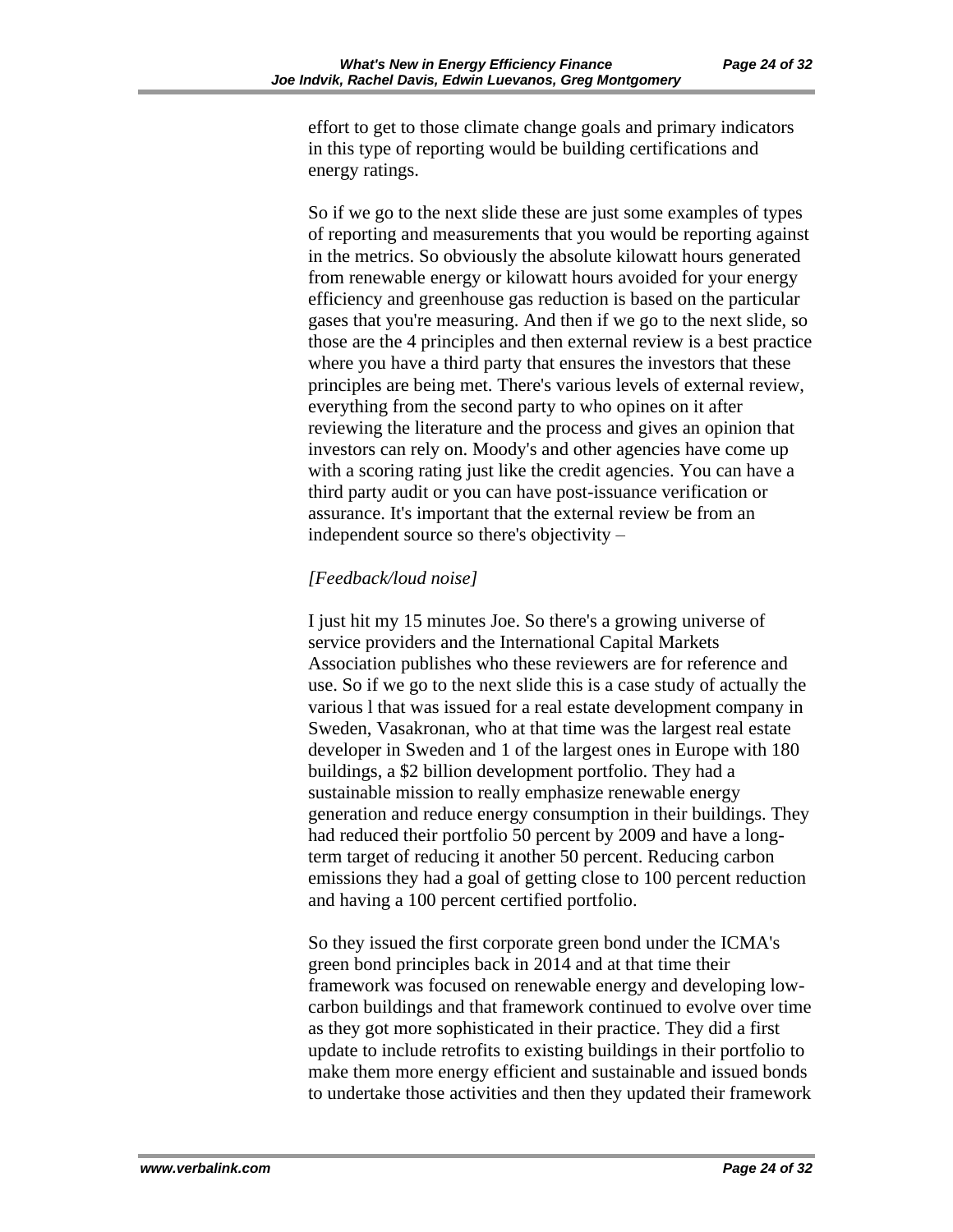|                      | again to bring in a broader set of financing tools that they can use<br>in their real estate business. The benefits that they derived from<br>this is that they developed a whole new class of investor base that<br>was in sync with their environmental mission, they improved<br>communication with the investors and they were able to tell their<br>story and generate interest and sustainability in the projects, and it<br>enhanced the company culture by creating awareness across the<br>culture of what their mission was and how the money that they<br>were being entrusted by their investors was being used to support<br>that.                                                                                                                     |
|----------------------|---------------------------------------------------------------------------------------------------------------------------------------------------------------------------------------------------------------------------------------------------------------------------------------------------------------------------------------------------------------------------------------------------------------------------------------------------------------------------------------------------------------------------------------------------------------------------------------------------------------------------------------------------------------------------------------------------------------------------------------------------------------------|
|                      | So you know in conclusion these are $-$ the green bonds can play a<br>very powerful role in a real estate portfolio and in helping to drive<br>efficiency and greening of both your existing portfolio as well as<br>moving forward with low carbon, zero net energy, or even positive<br>energy going forward.                                                                                                                                                                                                                                                                                                                                                                                                                                                     |
| Joe Indvik:          | All right. There's Greg's contact information. Thanks a ton; that<br>was great. Keep the questions coming. If you go to the next slide<br>Kyle we're going to do about 20 minutes of Q&A here. We've seen<br>a ton of great questions already and by far the most up-voted one is<br>how do you anticipate financing options changing given the<br>economic downturn? Rachel you touched on that a little bit, Edwin<br>I think you addressed it pretty comprehensively, but all 3 of you<br>feel free to weigh in on how capital markets and financing options<br>are going to likely shift as a result not just of COVID-19 but of the<br>resulting economics.                                                                                                    |
| <b>Rachel Davis:</b> | I'll jump in and say that I think they're all going to continue to<br>grow in importance. As cities and counties are looking for ways to<br>help facilitate recovery they're going to be looking at anything they<br>can to help building owners and developers, whoever it might be.<br>So from a C-PACE perspective I certainly expect it to continue to<br>grow given that it is private financing that could be made available<br>for folks on a more broad spectrum. So where we've seen some<br>geographic limitations in C-PACE I'm hopeful that maybe this<br>would be a good point where they could see that intersection of the<br>fostering sustainable development while also finding a way to<br>stimulate economic development with C-PACE financing. |
| Joe Indvik:          | Great, awesome. I have another one here, so this is for you Edwin.<br>We had a couple of questions to kind of clarify the efficiency as-a-<br>service structure. One of them was when you do an efficiency as-a-<br>service transaction and the building where the equipment's<br>installed gets sold what happens? Are there options to terminate<br>the contract, move it to the new building owner, et cetera?                                                                                                                                                                                                                                                                                                                                                   |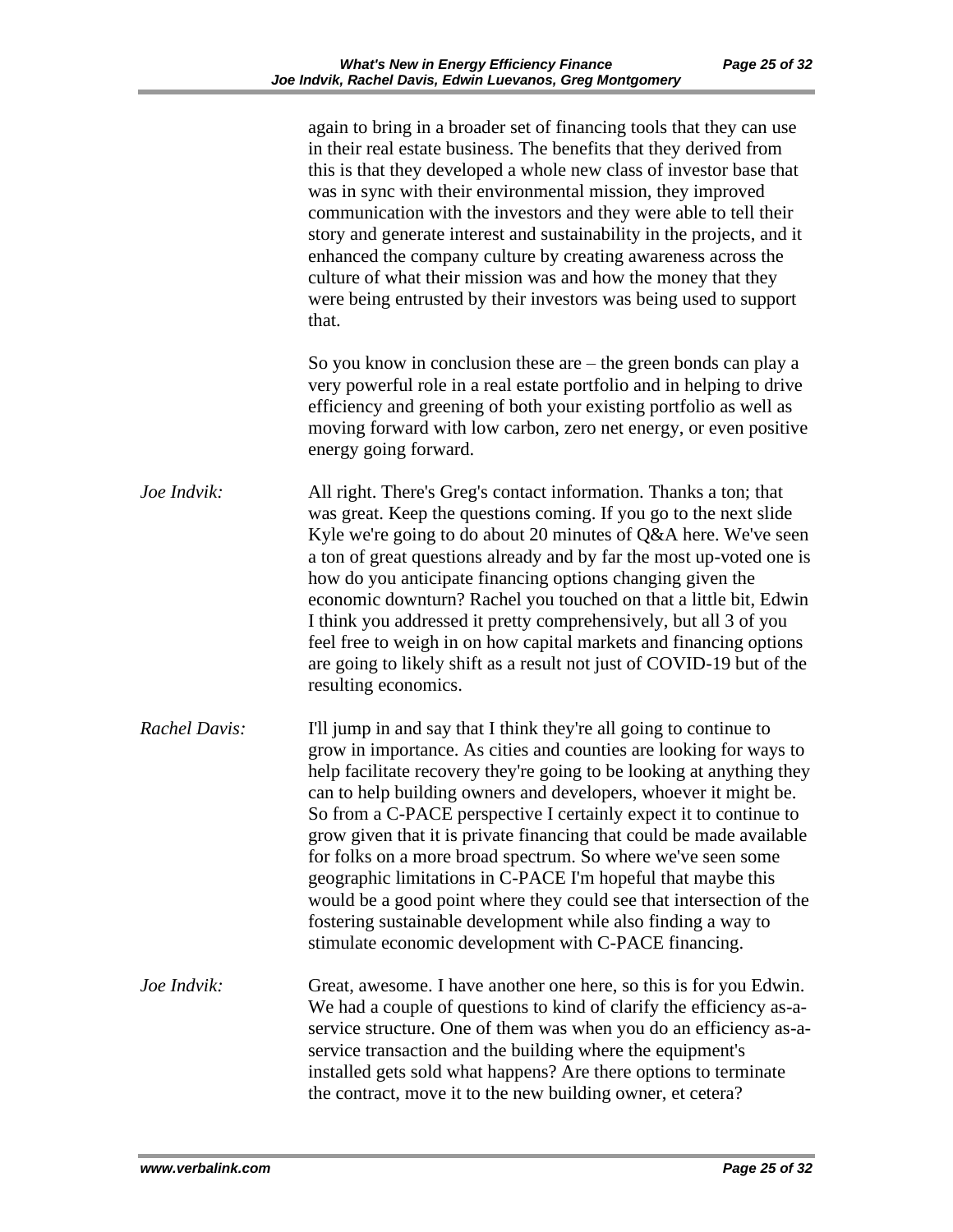| Edwin Luevanos: | Yeah, it's a good question and again I was highlighting flexibility<br>and we try to do that as much as possible. If it can be transferred<br>we try to make sure it gets transferred to the next building owner,<br>but if the next building owner doesn't want it, which a lot of the<br>times they do want it; I think that can be a misconception<br>sometimes because it's very $-$ the added value is great. So but if<br>they don't want it then we'll just put everything back to the way it<br>was really. And there's some things that we do ahead of time with<br>the initial building owner to make sure that we are able to<br>technically and contractually just take our equipment back and<br>leave the building the way it was before we got involved. |
|-----------------|-------------------------------------------------------------------------------------------------------------------------------------------------------------------------------------------------------------------------------------------------------------------------------------------------------------------------------------------------------------------------------------------------------------------------------------------------------------------------------------------------------------------------------------------------------------------------------------------------------------------------------------------------------------------------------------------------------------------------------------------------------------------------|
| Joe Indvik:     | Got it, so you guys would retain ownership of the equipment and<br>just take it back, redeploy it if possible.                                                                                                                                                                                                                                                                                                                                                                                                                                                                                                                                                                                                                                                          |
| Edwin Luevanos: | Yeah. There are other more complex things that can be done and<br>I'd be happy to chat with anyone offline about that.                                                                                                                                                                                                                                                                                                                                                                                                                                                                                                                                                                                                                                                  |
| Joe Indvik:     | Awesome. While we're on you Edwin we had another question<br>here about what are you seeing in efficiency as-a-service in the<br>private sector versus public sector? Are you seeing state and local<br>governments in the model as well?                                                                                                                                                                                                                                                                                                                                                                                                                                                                                                                               |
| Edwin Luevanos: | Yeah, that's a great question. I've been on calls with school districts<br>and municipal governments. The biggest difference is that the<br>private sector has less bureaucracy and less regulations and can<br>move quicker for reasons related to their bottom line.<br>Unfortunately the government will sometimes try to put us under<br>the performance – energy savings performance contracting<br>regulations. There are states and municipalities that have very<br>comprehensive regulations and sometimes that's difficult to<br>navigate and even compete sometimes and just meet those<br>requirements so that's I think the biggest difference that folks need<br>to adapt to the model a little bit more on the public sector side.                       |
| Joe Indvik:     | Very good, thank you. Question for you Rachel that often comes<br>up and that is you talked a little bit about how mortgage lenders are<br>kind of collectively coming around to the idea of Commercial<br>PACE and in some cases actually originating PACE loans, which<br>is an interesting seed change from where we were 5 years. But I<br>had a question here about just generally can you speak to the<br>concerns that mortgage lenders have about default risk and the<br>PACE loan being senior to existing loans on the property, et<br>cetera?                                                                                                                                                                                                               |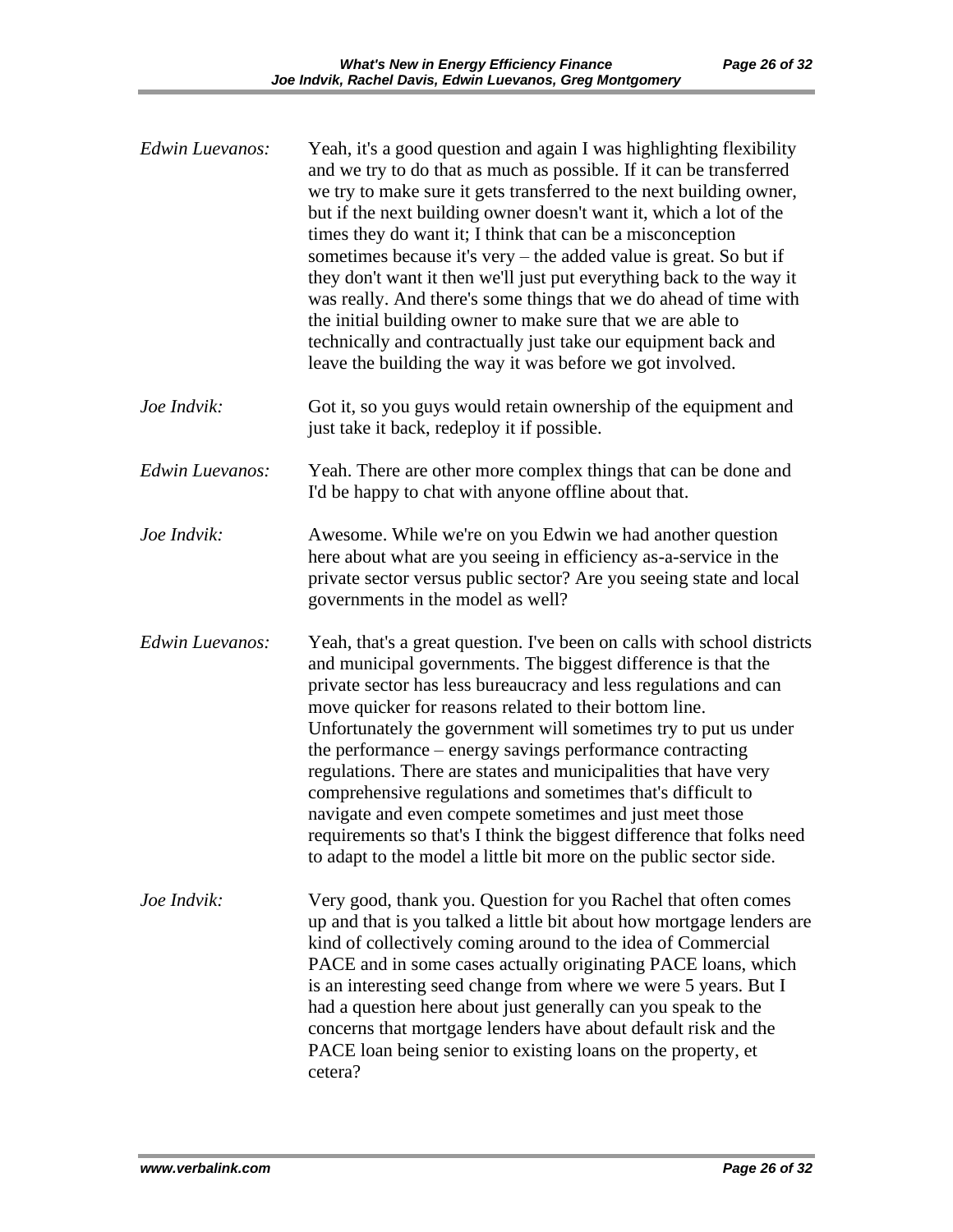| <b>Rachel Davis:</b> | Yeah, absolutely and that's a very popular question so I figured<br>that was going to come up at some point but I don't want to go too<br>much into the minutiae. But because of the lean priority that PACE<br>takes given that it is a voluntary special assessment it's the same<br>position as any other property tax or special assessment that a<br>property owner would have. And so because of that we do have to<br>get consent from the lenders and so they do ask questions.                                                                                                                                                                                                                                                                                                                                                                                                                                                                                                             |
|----------------------|-----------------------------------------------------------------------------------------------------------------------------------------------------------------------------------------------------------------------------------------------------------------------------------------------------------------------------------------------------------------------------------------------------------------------------------------------------------------------------------------------------------------------------------------------------------------------------------------------------------------------------------------------------------------------------------------------------------------------------------------------------------------------------------------------------------------------------------------------------------------------------------------------------------------------------------------------------------------------------------------------------|
|                      | But what are a couple of really important things to point that I<br>think a lot of folks don't realize about Commercial PACE is that 1,<br>it cannot accelerate under any circumstance. So if we have a 25-<br>year amortization on that loan or assessment we will have that for<br>25 years. There's no way we can ever call all of that due unlike on<br>a traditional mortgage or other types of financing that folks may<br>look at. And so because of that it's really only that 1 year's PACE<br>assessment if it's ever past due that's actually in front of the bank.<br>And so typically when they can start to understand that piece of it<br>and realize that it really has no impact to their rights or remedies<br>on the project it can also help improve the debt service. If it's<br>replacing mez in a transaction then it could actually be doing a lot<br>of really good things within the capital stock so long as it's sized<br>correctly and we'll work together to do that. |
|                      | So worst case a lot of folks will – they really should look at it as<br>just an additional property tax that they're underwriting and so in<br>some cases to get them comfortable they may just decide to escrow<br>a year's worth of the PACE payments and then at that point they're<br>pretty well covered. So happy to $-$ if anybody has any follow-up<br>questions to that I'm happy to answer any additional questions<br>offline and then I'll also point out that the C-PACE Alliance put<br>together a really good white paper not too long ago that is<br>specifically for mortgage lenders and so I would point anyone that<br>has additional questions to that website and to take a look at that. It<br>has some really good talking points that you can use with your<br>lenders.                                                                                                                                                                                                    |
| Joe Indvik:          | Awesome, yeah, and on the Better Buildings Financing Navigator<br>we link I believe that resource and a number of other PACE<br>research resources. While we're on the topic of PACE contracts we<br>had someone – several people ask actually what you mean by non-<br>recourse financing if you could just define that for folks.                                                                                                                                                                                                                                                                                                                                                                                                                                                                                                                                                                                                                                                                 |
| <b>Rachel Davis:</b> | Yeah, it just means that the borrower is not personally liable for<br>that. It's really tied to the collateral.                                                                                                                                                                                                                                                                                                                                                                                                                                                                                                                                                                                                                                                                                                                                                                                                                                                                                     |
| Joe Indvik:          | Yep, tied to the asset rather than the borrower.                                                                                                                                                                                                                                                                                                                                                                                                                                                                                                                                                                                                                                                                                                                                                                                                                                                                                                                                                    |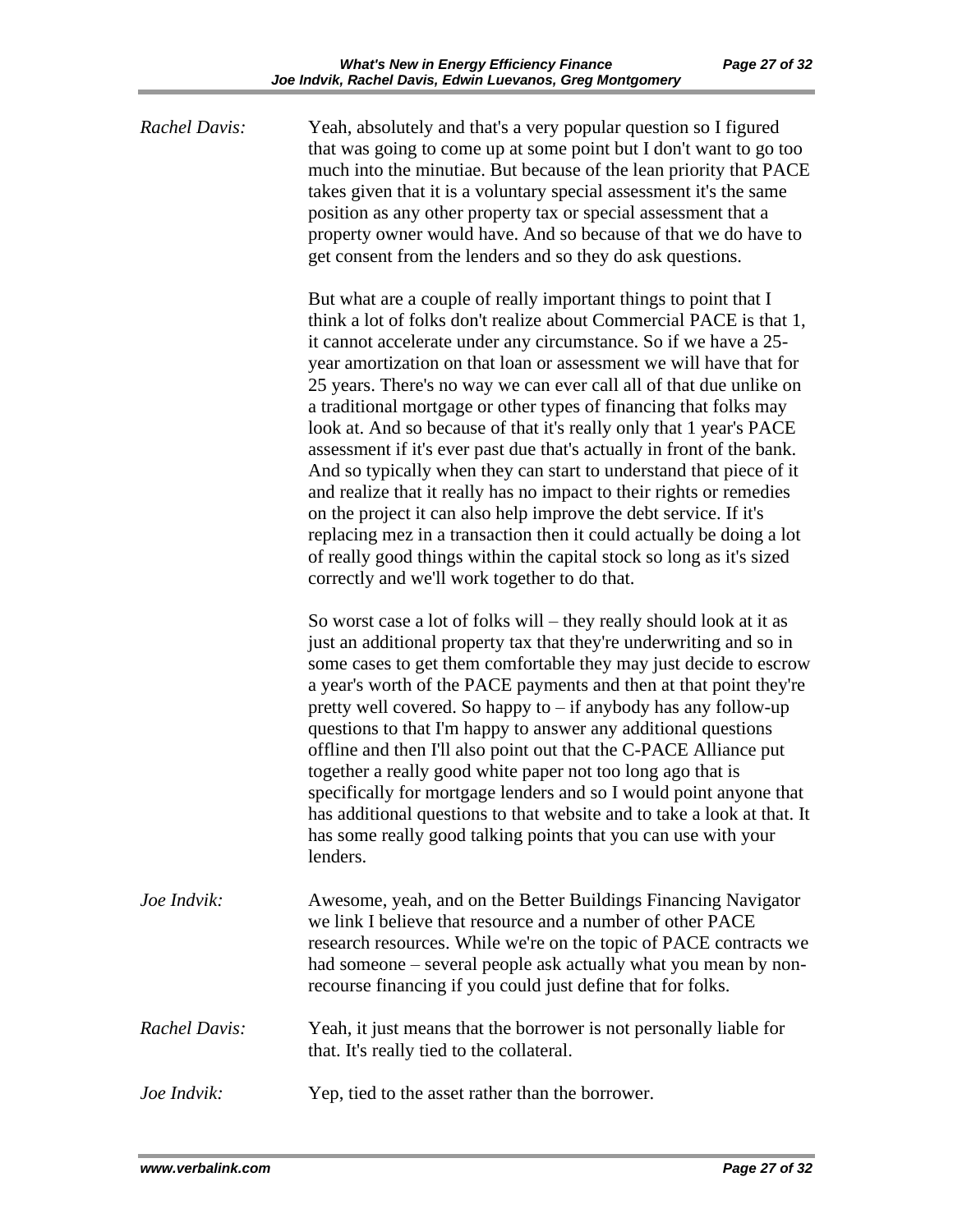| <b>Rachel Davis:</b> | Yeah.                                                                                                                                                                                                                                                                                                                                                                                                                                                                                                                                                                                                                                                                                                                                                                                                                                                                                                                                                                                                                                                                                          |
|----------------------|------------------------------------------------------------------------------------------------------------------------------------------------------------------------------------------------------------------------------------------------------------------------------------------------------------------------------------------------------------------------------------------------------------------------------------------------------------------------------------------------------------------------------------------------------------------------------------------------------------------------------------------------------------------------------------------------------------------------------------------------------------------------------------------------------------------------------------------------------------------------------------------------------------------------------------------------------------------------------------------------------------------------------------------------------------------------------------------------|
| Joe Indvik:          | Got it. Okay, great. Let's see. Greg, question for you. We had a<br>couple of questions about green bonds and their traction in the<br>market. Maybe you could do them both at the same time. One is<br>are you seeing more green bonds in certain regions than others<br>within the US or internationally and does region matter when it<br>comes to green bonds, like are there regulatory concerns or other<br>things that influence where green bonds are most successful? The<br>second part of that question was talking a little bit about the<br>difference between corporate green bonds versus municipal green<br>bonds and what kind of market activity we're seeing there.                                                                                                                                                                                                                                                                                                                                                                                                         |
| Greg Montgomery:     | Yeah, so to $go - yeah$ , so this concept really came out of Europe<br>but the US is the leader and was the leader in green bonds last year<br>with \$50 billion of that \$250 billion so I'm not sure that region<br>really makes a difference now that the market is accepting of these<br>principles and accepting of these types of specified bonds. As it<br>relates to corporate versus municipal I think you're going to see<br>more municipal bonds using this just because you're seeing more<br>local jurisdictions stand up climate change, sustainability,<br>resiliency plans and they need to have financing that's tied into the<br>goals around those plans so this is the logical path to do that and to<br>cultivate investors beyond just the traditional muni buyers of<br>bonds. It's a different marketplace. If it's tax-exempt than the<br>marketplace that the product corporate, but I think it's very deep<br>and I think the green bonds are going to help to drive adoption<br>because of the ability to tie the financing to their plans if that<br>makes sense. |
| Joe Indvik:          | It does. Yeah, thank you. Edwin, a couple of questions about how<br>efficiency as-a-service compares to traditional energy performance<br>contracts or ESPCs. The first question was just talking more about<br>what the difference is and just to spice it up a little bit we had 1<br>comment that said, "Energy performance contracting is not dead<br>but ESAs are starting to become more popular. Please opine on<br>that.                                                                                                                                                                                                                                                                                                                                                                                                                                                                                                                                                                                                                                                               |
| Edwin Luevanos:      | Yeah. No, I actually agree. I was looking to the future when I said<br>that. The – what's the difference? I think the biggest difference is<br>energy savings performance contracts are focused again on savings<br>and that's the performance element but there's also ownership<br>differences. You can have an energy savings performance contract<br>that could be all on the balance sheet for the customer or the<br>municipality or whatever. Those I think are 2 major differences.                                                                                                                                                                                                                                                                                                                                                                                                                                                                                                                                                                                                    |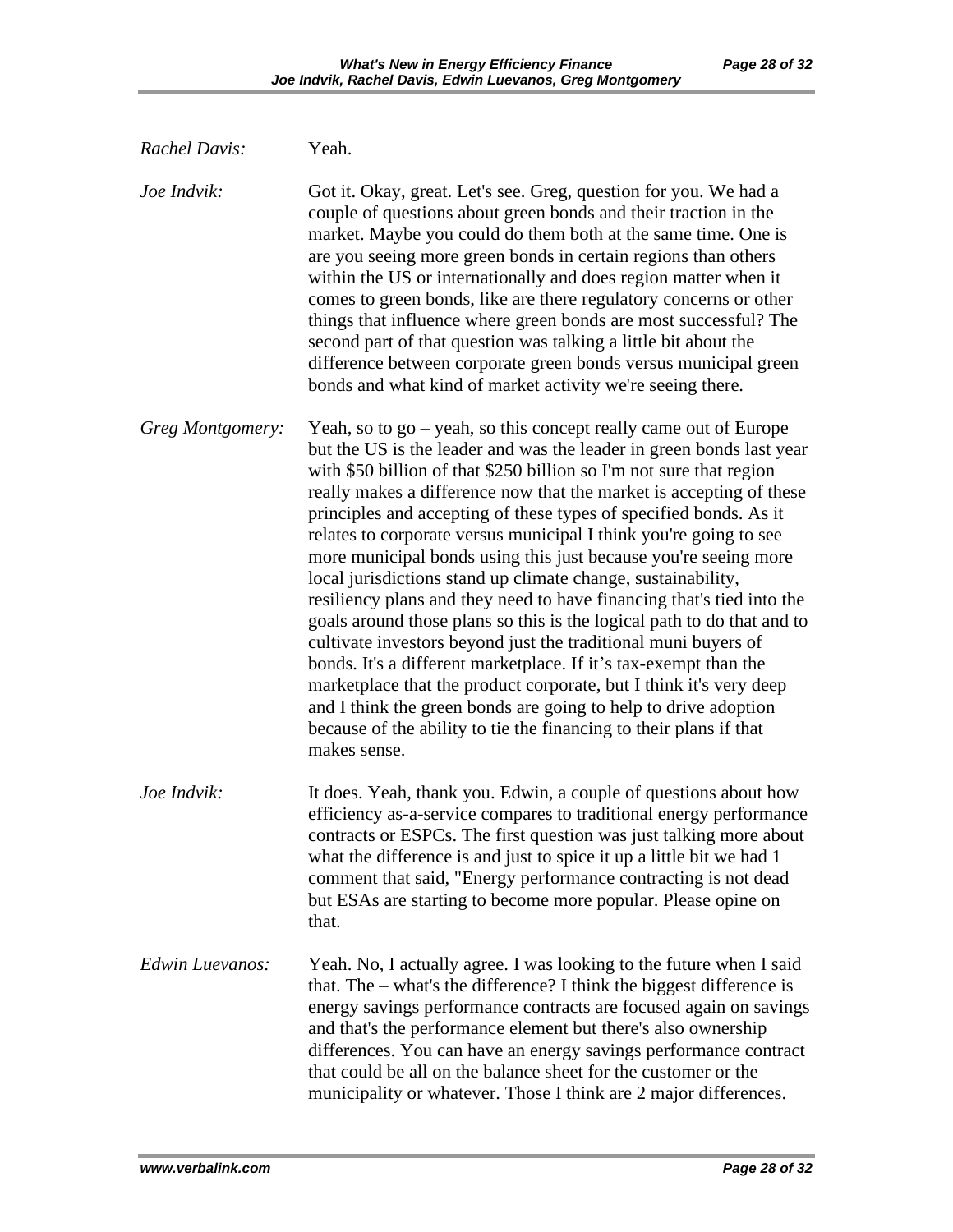| Page 29 of 32 |  |  |  |
|---------------|--|--|--|
|---------------|--|--|--|

|             | With efficiency as-a-service you can have other performance<br>elements. We do a lot of lumens as-a-service where folks do not<br>care about the savings at all. I mean they're getting those benefits<br>but they are contracting with us so we increase the lumen levels<br>throughout the entire building. So I think that's 1 of the $-$ how it's<br>structured, the biggest difference.                                                                                                                                                                                                                                                                                                                                                                                                                                                                                                                                                                                                                                                         |
|-------------|------------------------------------------------------------------------------------------------------------------------------------------------------------------------------------------------------------------------------------------------------------------------------------------------------------------------------------------------------------------------------------------------------------------------------------------------------------------------------------------------------------------------------------------------------------------------------------------------------------------------------------------------------------------------------------------------------------------------------------------------------------------------------------------------------------------------------------------------------------------------------------------------------------------------------------------------------------------------------------------------------------------------------------------------------|
|             | And yeah, I think energy performance contracting set the $-$ paved<br>the way for all of us and it will continue. I was just trying to<br>highlight how some folks, our customers, are looking for different<br>options. A school district in North Carolina that we're working<br>with said, "We don't want to do performance contracting anymore<br>because we don't like the terms," so just some of my experience.                                                                                                                                                                                                                                                                                                                                                                                                                                                                                                                                                                                                                               |
| Joe Indvik: | Yeah, I'll just add to that we too have been trying to kind of<br>taxonomize the energy services economy to make it easier to talk<br>about because there is a lot of questions around what is energy<br>performance contracting versus efficiency as-a-service versus<br>ESAs, et cetera. They're all kind of flavors of the same idea where<br>a third party provides the service of energy savings and of<br>managing your energy equipment. One way we often think about<br>that I think is helpful is think about it as a graph with 2 axes. One<br>axis is the extent to which the performance is actually guaranteed.<br>You can have a very intensive traditional energy performance<br>contract where a third party guarantees you energy savings and<br>they manage it all and they just tell you your utility bill will gown<br>to X percent all the way to very light touch forms of efficiency as-<br>a-service where there's no savings guarantee at all; all that it's<br>guaranteeing is that the equipment will continue operating. |
|             | And then you have a spectrum of project size. So traditional energy<br>performance contracting tends to be very large. Usually 1 ESPC<br>deals less than \$500,000, sometimes - usually they're in the multi-<br>millions whereas efficiency as-a-service and some of the more<br>recent products were more specifically designed for smaller scale,<br>as small as \$10,000 in some cases or even lower for residential<br>applications. So that doesn't define it precisely but those are 2 kind<br>of axes you might want to think about in the market on and there's<br>providers all over that graph effectively.                                                                                                                                                                                                                                                                                                                                                                                                                               |
|             | Great, so I want to talk $-$ let's see here. There was a really good<br>question in here. Rachel, question for you, we talked about kind of<br>enabling legislation at the state level for PACE. What exactly does<br>the process look like from when enabling legislation is established<br>to when actual PACE programs are created because this person<br>noted that there's a lot more states that have enabling legislation                                                                                                                                                                                                                                                                                                                                                                                                                                                                                                                                                                                                                     |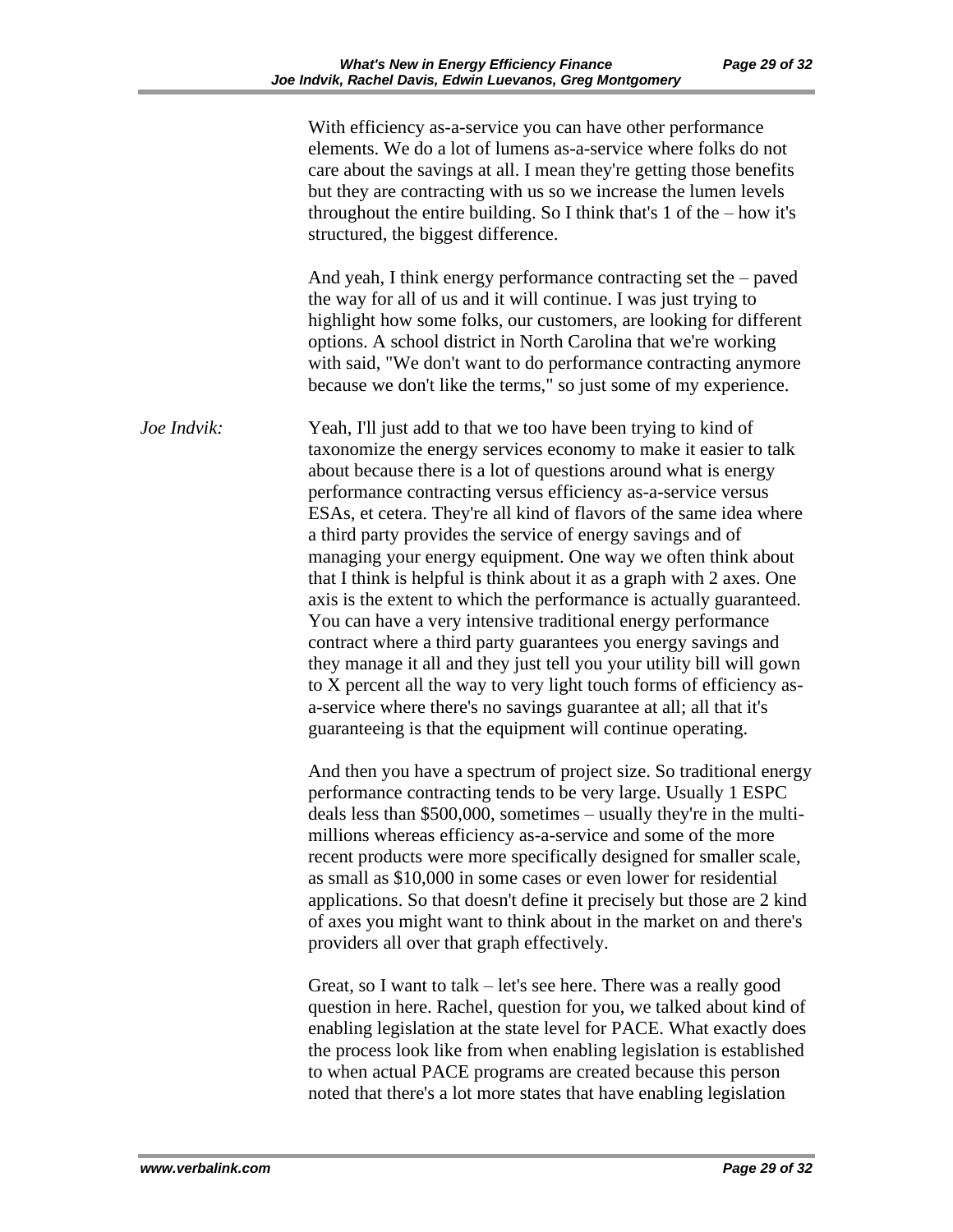that don't have the whole state covered with PACE programs? So how does that work?

*Rachel Davis:* Yeah, that's a good question too and it really kind of depends on what that enabling legislation says. Most states have legislation that they pass but then it has to be opted in at each of the local levels. And so Texas for instance, Harris County that covers Houston and then the City of Dallas and then Travis County that has Austin, all of those have had to opt in separately because, and I think the person who asked the question also pointed out because the tax assessor is going to be collecting the taxes in many of these instances or the assessments and so we have to get their approval to do that and so there's typically an ordinance that's passed at the local level for each of these to enable the PACE program and then there's also some form of program administration that's set up and in some cases that can be a statewide program administrator that really just serves as a function of approving the projects, coordinating with the local governments and the lenders and the property owners. And so sometimes that's again statewide, sometimes it's municipality-by-municipality. I wish I had 1 kind of peanut butter answer for how it worked everywhere, but sometimes that can be a little nuanced from place-to-place.

*Joe Indvik:* Mm-hmm, got it. Thank you; that was a great answer. One question here that I can take quickly. Somebody asked with the Finance and Resilience Initiative and the Resilience Roadmap that we developed how applicable is that for city facility, so for municipal government facilities? You know resilience is a huge issue so we focused the initial round of the work we did on finance and resilience specifically on commercial buildings from the perspective of the owner but I'd say 80 percent of the content in that Resilience Roadmap is still applicable to any owner of a commercial building whether you're in the commercial real estate sector or not. Even occupants I think of commercial buildings would find it useful.

> That said, we are in the market for new work to be done on finance and resilience. One of the things we're thinking about doing over the next year and kind of discussing with the market is is there other guidance or resources or case studies or other materials that we could help create to kind of demystify resilience for specific sectors or specific issues within resilience so if you have ideas to that effect, it sounds like you do from your question, please shoot me an email and I'd love to talk more about how we could improve that resource.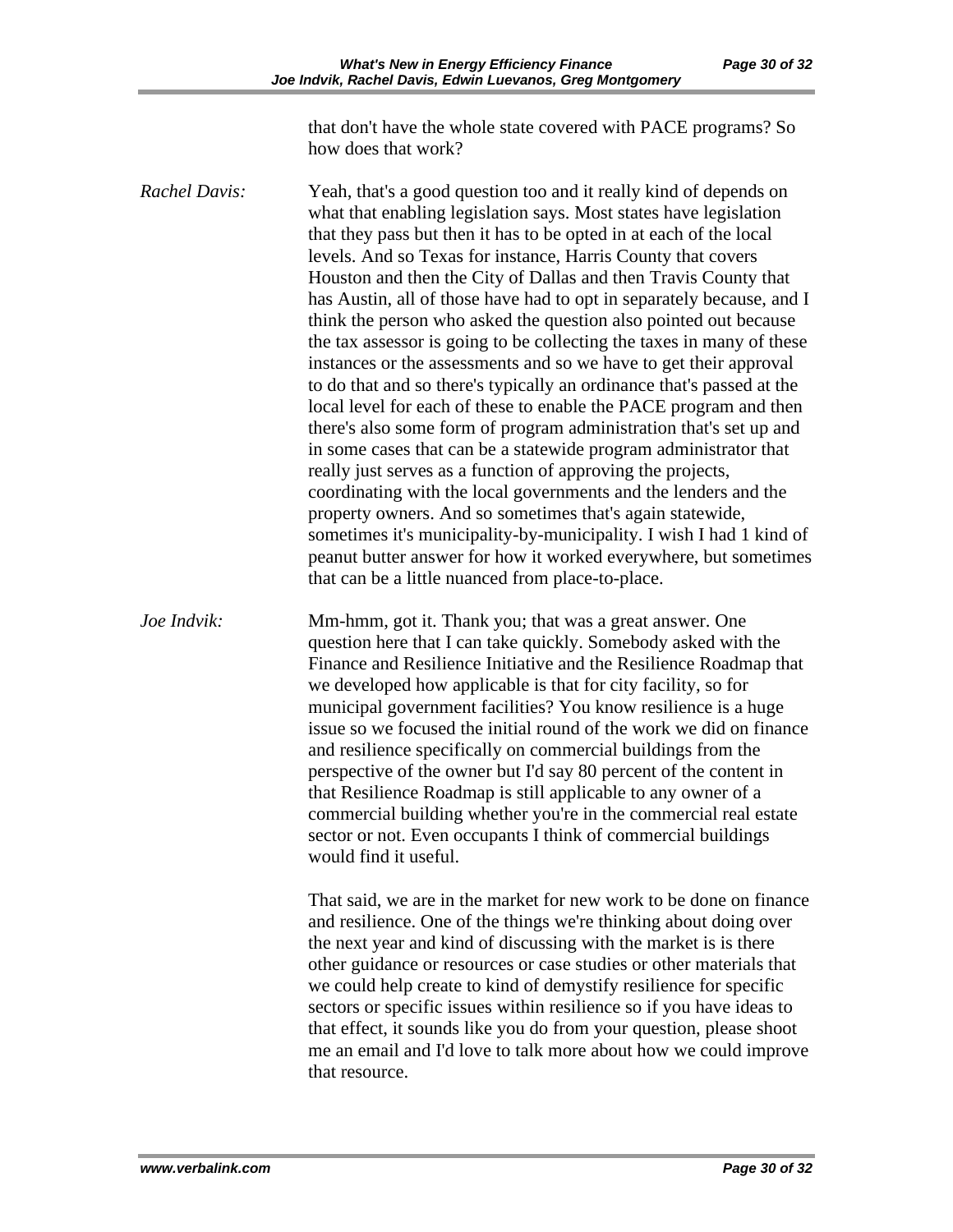One final question I guess for Greg and others too if you have thoughts on this, but when it comes to green bonds the green bond principles feel kind of voluntary. There's not a regulatory body that effectively says what is and is not a green bond. So do we have issues with varying qualities, like if you're an investor in green bonds how can you do a set of checks to make sure that your money is actually being used for the purposes that you hope it is? *Greg Montgomery:* So that's the whole purpose of having external review. Approximately 3/4 to 80 percent of the green bonds that are issued are reviewed externally so that there's a third party that the investor can rely on to assure that these principles are being met, that the issuer does have a sustainability framework against which this project is being approved, the project's in furtherance of that, the proceeds are being used for it, and then the performance is being measured. So you know I think that's what the truly committed investors want to see is they want to see some form of external review. And then you have the even higher standard like the climate box, which are even more rigorous framework and require certification and so that's where the market is evolving. You know if I were an investor and somebody just came to me and said, "This is a green bond," and they didn't have an opinion unless I knew the issuer very well and I knew their story I'd be skeptical. *Joe Indvik:* Got it. That's great; thank you. Well we have a bunch more but I think we need to wrap up here so we can close out so Kyle if you want to go to the next slide here. Just a couple of final notes at the end. We want to invite you all to attend The Better Buildings Webinar Series in July, starting in July. The partners are going to be discussing some of the most pressing topics that you all are facing and talking about practices and innovative ways to approach sustainability and energy performance. So if you want to register for any or all of these go to the Better Buildings Solutions Center and click on the 2019/2020 Webinar Series. Go to the next slide. I also want to highlight The Better Buildings Solutions Center, which has over 2,800 solutions including all the case studies and the Navigator and the Roadmap and all the stuff we talked about today to help you find proven and cost-effective energy and water efficiency solutions so we have a cool video to show you if we could just briefly show you that now. *[Video plays, 1:28:44 – 1:29:37]*

> All right, thanks. Yeah, you know how when internet forums became a thing back in the '90s and everybody would – somebody